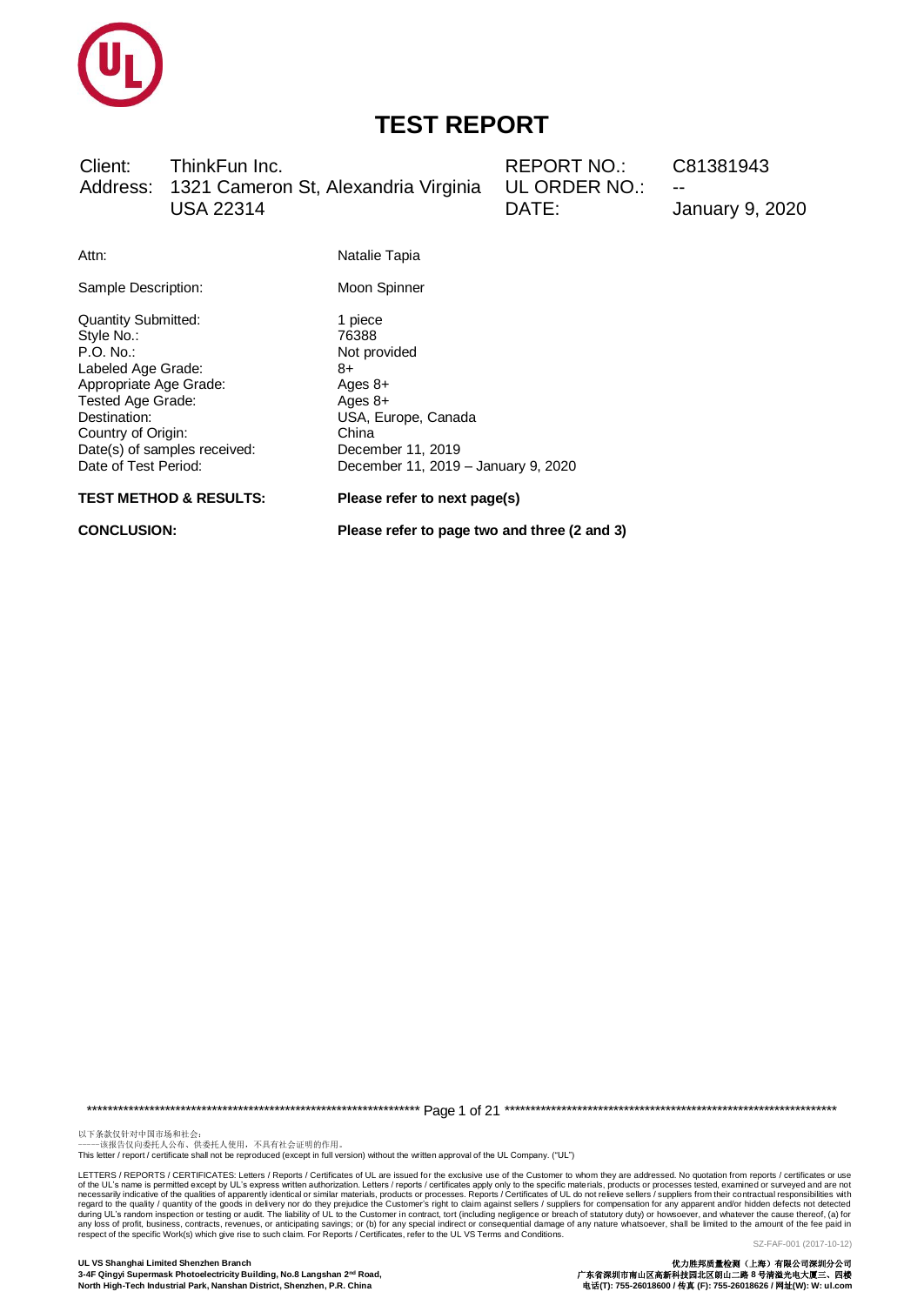

Client: ThinkFun Inc. Address: 1321 Cameron St, Alexandria Virginia **USA 22314** 

**REPORT NO.:** UL ORDER NO.: DATE:

C81381943

**January 9, 2020** 

#### **CONCLUSION:**

| ASTM F963-17 Physical & Mechanical Requirements                                                                                                                                          | <b>PASS</b>                 |
|------------------------------------------------------------------------------------------------------------------------------------------------------------------------------------------|-----------------------------|
| 16 CFR 1500 Physical & Mechanical Requirements                                                                                                                                           | <b>PASS</b>                 |
| EN71-1:2014+A1:2018 Mechanical & Physical Properties                                                                                                                                     | <b>PASS</b>                 |
| Canada Toys Regulations SOR/2011-17 Physical And Mechanical Requirements                                                                                                                 | <b>PASS</b>                 |
| <b>ASTM F963-17 Flammability Requirements</b>                                                                                                                                            | <b>PASS</b>                 |
| 16 CFR 1500.3 (c) (6) (vi) /1500.44 Flammability Requirements                                                                                                                            | <b>PASS</b>                 |
| EN 71-2:2011 + A1:2014 Flammability Test                                                                                                                                                 | <b>PASS</b>                 |
| Canada Toys Regulations SOR/2011-17 Flammability Requirements (Cellulose Nitrate And Celluloid)                                                                                          | <b>PASS</b>                 |
| Flammability Requirements For Textile Fibres: SOR/2016-194                                                                                                                               | NOT APPLICABLE <sup>#</sup> |
| Total Heavy Metals In Packaging [NERC Heavy Metals in Packaging Wastes]                                                                                                                  | <b>PASS</b>                 |
| Soluble Migrated Elements [ASTM F963-17 Section 4.3.5.1 (2), 4.3.5.2 (2)(b) & 8.3]                                                                                                       | NOT APPLICABLE <sup>#</sup> |
| Total Lead Content In Paints And Surface Coatings [ASTM F963-17 Section 4.3.5.1(1)]                                                                                                      | NOT APPLICABLE <sup>#</sup> |
| Total Lead Content In Substrates [ASTM F963-17 Section 4.3.5.2 (2)(a)]                                                                                                                   | <b>PASS</b>                 |
| Total Lead Content In Paints And Surface Coatings [Consumer Product Safety Improvement Act Of                                                                                            | NOT APPLICABLE <sup>#</sup> |
| 2008 Section 101]                                                                                                                                                                        |                             |
| Total Lead Content In Substrates [Consumer Product Safety Improvement Act Of 2008 Section 101]                                                                                           | <b>PASS</b>                 |
| Total Lead Content In Paints And Surface Coatings [16 CFR 1303]                                                                                                                          | NOT APPLICABLE <sup>#</sup> |
| Prohibition Of Children's Toys And Child Care Articles Containing Specified Phthalates [16 CFR                                                                                           | NOT APPLICABLE <sup>#</sup> |
| 1307.31                                                                                                                                                                                  |                             |
| Total Lead Content In Paint And Surface Coatings [California Proposition 65 Settlements Of Alameda                                                                                       | NOT APPLICABLE <sup>#</sup> |
| Superior Court, BG07350969, RG08378050 And San Francisco Superior Court 07-462991]                                                                                                       |                             |
| Total Lead Content In Substrates [California Proposition 65 Settlements Of Alameda Superior Court,                                                                                       | <b>PASS</b>                 |
| BG07350969, RG08378050 And San Francisco Superior Court 07-462991]                                                                                                                       |                             |
| Total Phthalates Content [California Proposition 65 Settlements Of County Of Sacramento Case                                                                                             | NOT APPLICABLE <sup>#</sup> |
| Number 07AS04683, And The Alameda Superior Court Case Numbers BG07350969, RG08367601,                                                                                                    |                             |
| RG07351032 And RG08378050]                                                                                                                                                               |                             |
| Total Lead And Mercury In Surface Coatings [Canada Toys Regulations (SOR/2011-17)                                                                                                        | NOT APPLICABLE <sup>#</sup> |
| Toxicological Hazards, Section 23 And SOR/2016-193 Surface Coating Materials Regulations]<br>Specific Substance In Surface Coatings [Canada Toys Regulations (SOR/2011-17) Toxicological | NOT APPLICABLE <sup>#</sup> |
| Hazards, Section 23]                                                                                                                                                                     |                             |
| Total Lead Content [Canada Consumer Products Containing Lead Regulations (SOR/2018-83)]                                                                                                  | <b>PASS</b>                 |
| Total Phthalates Content In Toys And Child Care Articles [Phthalates Regulation SOR/2016-188                                                                                             | NOT APPLICABLE <sup>#</sup> |
| Phthalates Content]                                                                                                                                                                      |                             |
| Total Mercury Content [SOR/2014-254 Products Containing Mercury Regulations]                                                                                                             | <b>PASS</b>                 |
| Migration Of Certain Elements [EN71-3: 2013 + A3:2018 Under 2009/48/EC Toy Safety Directive]                                                                                             | NOT APPLICABLE <sup>#</sup> |
| Total Cadmium Content In Surface Coating [Point 23 Of The Annex XVII Of The Regulation (EC) No.                                                                                          | NOT APPLICABLE <sup>#</sup> |
| 1907/2006 (REACH) With Further Amendment]                                                                                                                                                |                             |
| Total Cadmium Content In Plastic [Point 23 Of The Annex XVII Of The Regulation (EC) No.                                                                                                  | <b>PASS</b>                 |
| 1907/2006 (REACH) With Further Amendment]                                                                                                                                                |                             |
| Total Phthalates Content In Toys And Child Care Articles [Point 51, 52 Of The Annex XVII Of The                                                                                          | NOT APPLICABLE <sup>#</sup> |
| Regulation (EC) No. 1907/2006 (REACH) And Amending Commission Regulation (EU) 2018/2005]                                                                                                 |                             |
| Total Lead Content In Surface Coating [EU 2015/628 Amending Point 63 Of The Annex XVII                                                                                                   | NOT APPLICABLE <sup>#</sup> |
| Regulation (EC) No. 1907/2006 (REACH)]                                                                                                                                                   |                             |
| Total Lead Content In Substrate [EU 2015/628 Amending Point 63 of The Annex XVII Regulation                                                                                              | <b>PASS</b>                 |
| (EC) No. 1907/2006 (REACH)]                                                                                                                                                              |                             |
| Determination of Azo Colorants [Regulation (EC) No. 1907/2006 on REACH Annex XVII Item No. 43                                                                                            | NOT APPLICABLE <sup>#</sup> |
| And Appendix 8 As Amended By Commission Regulation (EC) No. 552/2009]                                                                                                                    |                             |
| Determination Of Pentachlorophenol As Per Client's Specification [Point 22 Of The Annex XVII Of                                                                                          | NOT APPLICABLE <sup>#</sup> |
| The Regulation (EC) No. 1907/2006 (REACH) With Further Amendment]                                                                                                                        |                             |
|                                                                                                                                                                                          |                             |

This letter / report / certificate shall not be reproduced (except in full version) without the written approval of the UL Company. ("UL")

LETTERS / REPORTS / CERTIFICATES: Letters / Reports / Certificates of UL are issued for the exclusive use of the Customer to whom they are addressed. No quotation from reports / certificates or use Letters / republicative of the qualities of apparently identical about the synchange of the Sixters / reducts or processes. Reports in the increase the section and conditions of the ULVs Tems and Conditions. Letters / rep SZ-FAF-001 (2017-10-12)

UL VS Shanghai Limited Shenzhen Branch 3-4F Qingyi Supermask Photoelectricity Building, No.8 Langshan 2<sup>nd</sup> Road, North High-Tech Industrial Park, Nanshan District, Shenzhen, P.R. China

以下条款仅针对中国市场和社会:<br>-----该报告仅向委托人公布、供委托人使用,不具有社会证明的作用。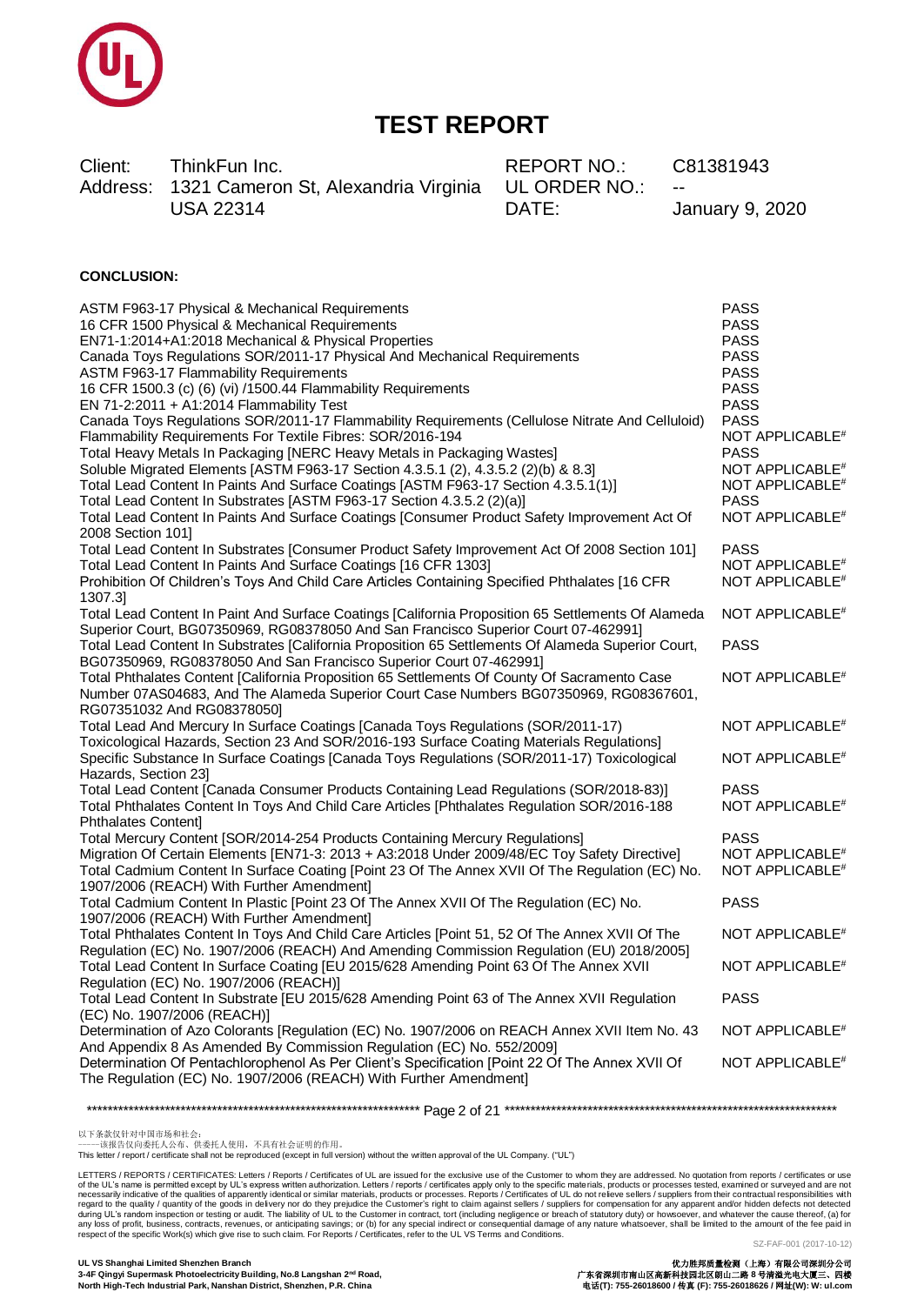

Client: ThinkFun Inc. Address: 1321 Cameron St, Alexandria Virginia **USA 22314** 

**REPORT NO.:** UL ORDER NO.: DATE:

C81381943

January 9, 2020

### **CONCLUSION:**

| Determination of Organotin Compounds [Point 20 of The Annex XVII of The Regulation (EC) No.<br>1907/2006 (REACH) With Further Amendment]                                                                                                                                                       | NOT APPLICABLE <sup>#</sup>                                                                                              |
|------------------------------------------------------------------------------------------------------------------------------------------------------------------------------------------------------------------------------------------------------------------------------------------------|--------------------------------------------------------------------------------------------------------------------------|
| Determination Of Benzene Content [Point 5 Of The Annex XVII Of The Regulation (EC) No.<br>1907/2006 (REACH) And Further Amendment]                                                                                                                                                             | <b>PASS</b>                                                                                                              |
| Determination Of Polycyclic Aromatic Hydrocarbon [Point 50 Of The Annex XVII Of The Regulation<br>(EC) No. 1907/2006 (REACH) With Further Amendment]                                                                                                                                           | <b>PASS</b>                                                                                                              |
| Determination of Polycyclic Aromatic Hydrocarbon In Category I [AfPS GS 2014:01 PAK]<br>Determination Of HBCDD As Per Client's Specification.                                                                                                                                                  | <b>PASS</b><br><b>PASS</b>                                                                                               |
| Determination of Flame Retardant Content [(EU) 2019/1021 On Persistent Organic Pollutants]<br>Determination of PBB & PBDEs Content As Per Client's Specification [(EU) No. 757/2010 And<br>(EU) No.2016/293 Amending Regulation (EC) No 850/2004 On Persistent Organic Pollutants]             | <b>PASS</b><br>NOT APPLICABLE <sup>#</sup>                                                                               |
| Flame Retardant (PBBs & PBDES) As Per Client's Specification with Reference to Chem. VerbotsV<br>Regulation.                                                                                                                                                                                   | NOT APPLICABLE <sup>#</sup>                                                                                              |
| Determination Of Flame Retardant Content As Per Client's Specification<br>[Bedarfsgegenständeverordnung Annex 1 (to § 3)                                                                                                                                                                       | NOT APPLICABLE <sup>#</sup>                                                                                              |
| Substances which may not be used in the manufacture or treatment of certain consumer goods]<br>Determination Of Flame Retardant Content As Per Client's Specification [Point 4,7,8,45, 67 Of The<br>Annex XVII Of The Regulation (EC) No. 1907/2006 (REACH) With Further Amendment]            | NOT APPLICABLE <sup>#</sup>                                                                                              |
| Total NP & NPEO Content [Point 46 Of The Annex XVII Of The Regulation (EC) No. 1907/2006<br>(REACH) With Further Amendment]                                                                                                                                                                    | NOT APPLICABLE <sup>#</sup>                                                                                              |
| Determination Of Vinyl Chloride Content [Point 2 Of The Annex XVII Of The Regulation (EC) No.<br>1907/2006 (REACH) With Further Amendment]                                                                                                                                                     | NOT APPLICABLE <sup>#</sup>                                                                                              |
| Determination Of Formamide Content [EU 2015/2115 Amending 2009/48/EC Toy Safety Directive]<br>Determination Of Residual Dimethylformamide [Client's Specification]<br>Determination Of Short Chain Chlorinated Paraffins [(EU) 2019/1021 On Persistent Organic<br><b>Pollutantsl</b>           | NOT APPLICABLE <sup>#</sup><br>NOT APPLICABLE <sup>#</sup><br>NOT APPLICABLE <sup>#</sup>                                |
| Determination Of Chlorophenol As Per Client's Specification [The Annex XVII Of The Regulation<br>(EC) No. 1907/2006 (REACH) With Further Amendment]                                                                                                                                            | NOT APPLICABLE <sup>#</sup>                                                                                              |
| Determination Of Dimethyl fumarate (DMFu) Content [Point 61 Of The Annex XVII Of The<br>Regulation (EC) No. 1907/2006 (REACH) With Further Amendment]                                                                                                                                          | NOT APPLICABLE <sup>#</sup>                                                                                              |
| Determination of Aniline Content As Per Client's Specification [Regulation (EC) No. 1907/2006<br>(REACH) with Further Amendment]                                                                                                                                                               | NOT APPLICABLE <sup>#</sup>                                                                                              |
| Determination Of Pentachlorophenol As Per Client's Specification [German Ordinance on<br>Prohibition of Chemical (ChemVerbotsV) Attachment 15]                                                                                                                                                 | NOT APPLICABLE <sup>#</sup>                                                                                              |
| Total Heavy Metals In Packaging [94/62/EC]<br>ROHS Directive (EU) 2015/863 amending Annex II to Directive 2011/65/EU<br>-Screening by X-ray fluorescence spectroscopy and confirmed by wet chemical method of Lead,<br>Cadmium, Mercury, Chromium and Brominated flame retardants (PBB & PBDE) | <b>PASS</b><br>NOT APPLICABLE <sup>#</sup>                                                                               |
| Total Phthalates Content [ROHS Directive 2015/863/EU Amending Directive 2011/65/EU Annex II]<br>Determination of Carcinogenic And Allergenic Dyes [DIN54231:2005]<br>Colour Fastness To Rubbing [EN ISO 105-X12:2016]<br>Color Fastness To Perspiration [EN ISO 105-E04:2013]                  | NOT APPLICABLE <sup>#</sup><br>NOT APPLICABLE <sup>#</sup><br>NOT APPLICABLE <sup>#</sup><br>NOT APPLICABLE <sup>#</sup> |

#: There is no component on the submitted test samples under the testing scopes.

以下条款仅针对中国市场和社会:<br>-----该报告仅向委托人公布、供委托人使用,不具有社会证明的作用。

This letter / report / certificate shall not be reproduced (except in full version) without the written approval of the UL Company. ("UL")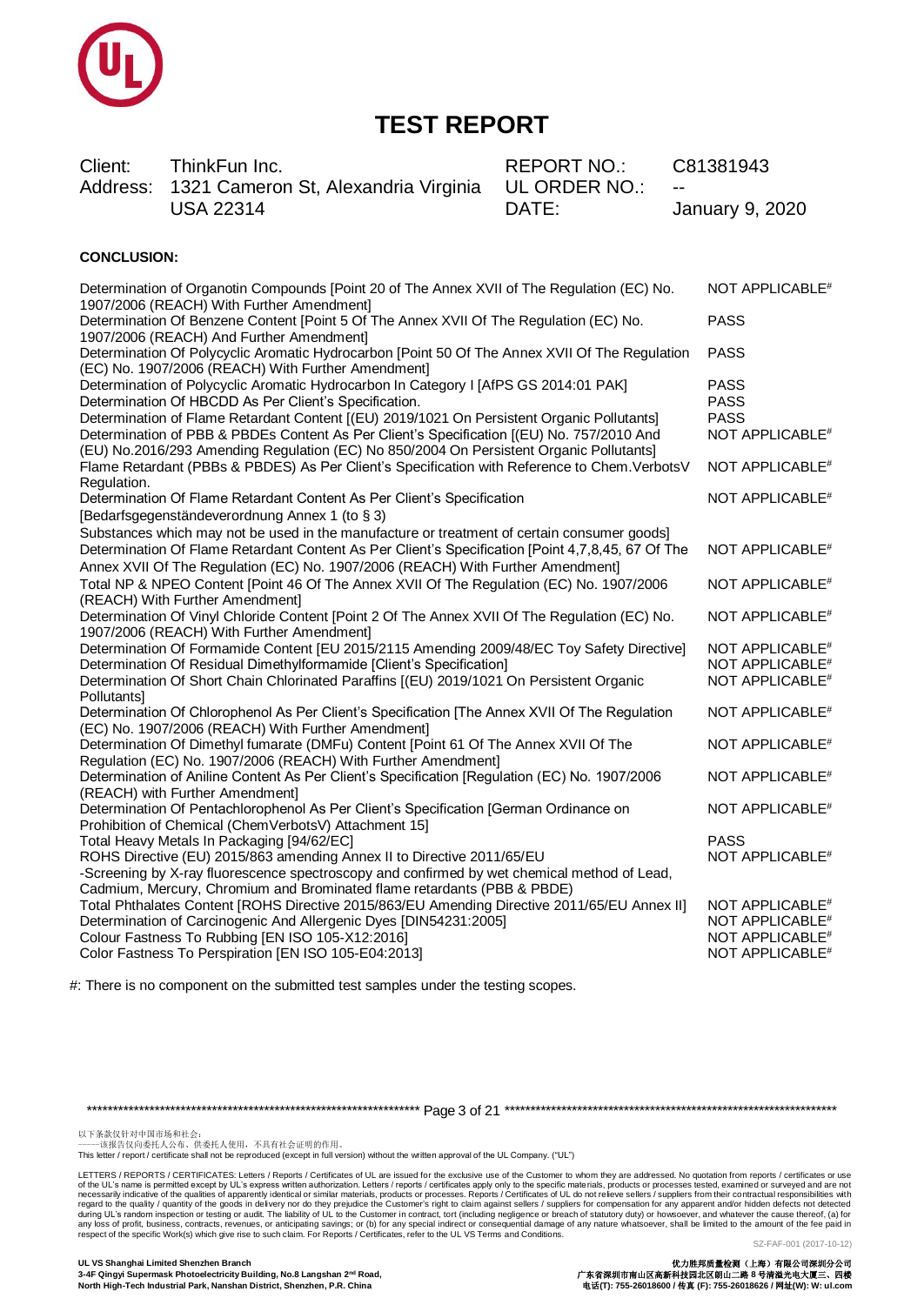

Client: ThinkFun Inc. 1321 Cameron St, Alexandria Virginia Address: **USA 22314** 

**REPORT NO.:** UL ORDER NO.: DATE:

C81381943

**January 9, 2020** 

Note: The results relate only to the items tested.

For and on behalf of : UL VS Shanghai Limited Shenzhen Branch

Feehen Chan

Stephen Chan **Operation Manager** 



以下条款仅针对中国市场和社会:<br>-----该报告仅向委托人公布、供委托人使用,不具有社会证明的作用。

This letter / report / certificate shall not be reproduced (except in full version) without the written approval of the UL Company. ("UL")

LETTERS / REPORTS / CERTIFICATES: Letters / Reports / Certificates of UL are issued for the exclusive use of the Customer to whom they are addressed. No quotation from reports / certificates or use Letters / republicative of the qualities of apparently identical about the synchange of the Sixters / reducts or processes. Reports in the increase the section and conditions of the ULVs Tems and Conditions. Letters / rep SZ-FAF-001 (2017-10-12)

UL VS Shanghai Limited Shenzhen Branch 3-4F Qingyi Supermask Photoelectricity Building, No.8 Langshan 2<sup>nd</sup> Road, North High-Tech Industrial Park, Nanshan District, Shenzhen, P.R. China

优力胜邦质量检测(上海)有限公司探测分公司<br>广东省深圳市南山区高新科技园北区朗山二路 8 号清溢光电大厦三、四楼<br>电话(T): 755-26018600 / 传真 (F): 755-26018626 / 网址(W): W: ul.com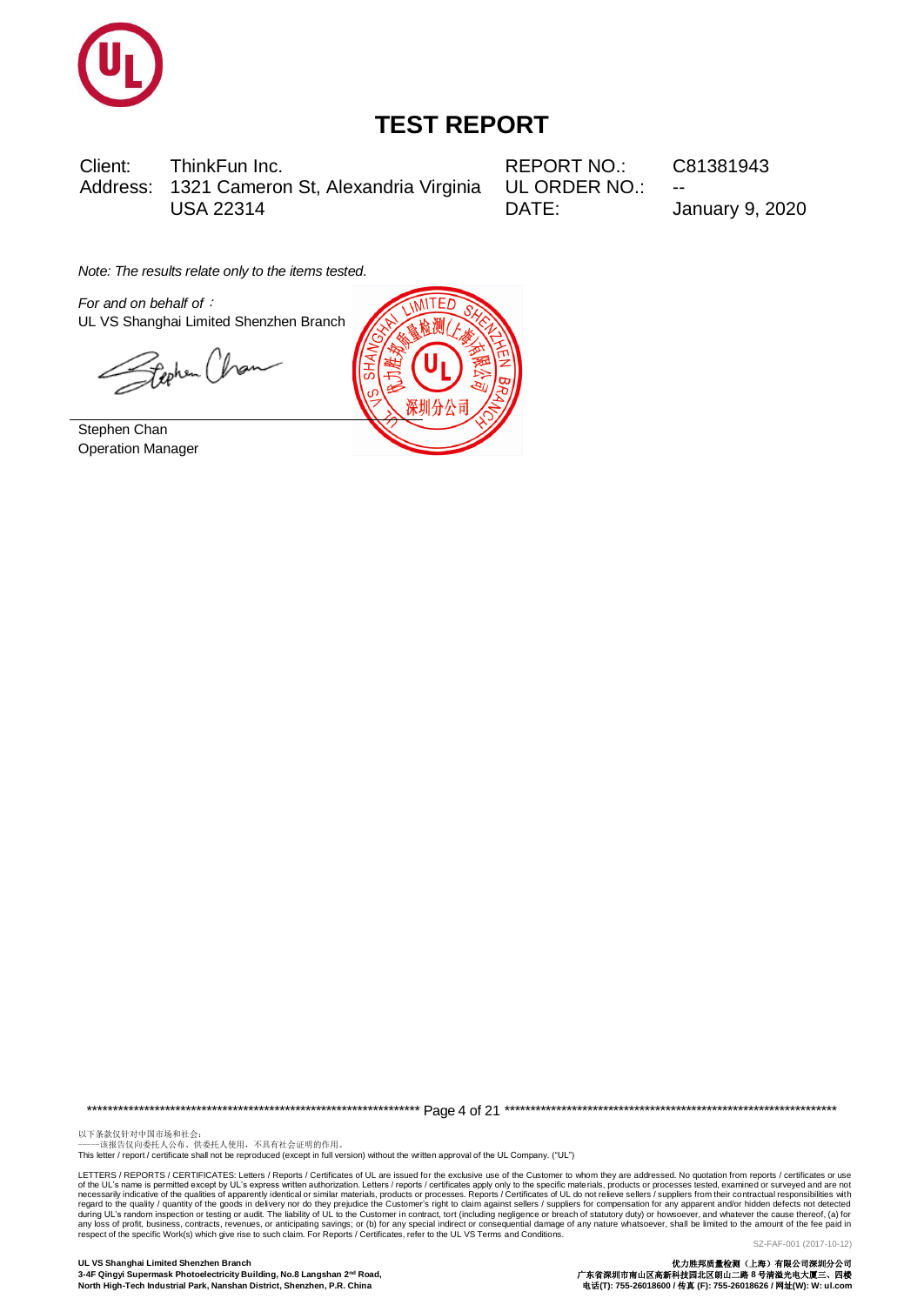

Client: ThinkFun Inc. Address: 1321 Cameron St, Alexandria Virginia **USA 22314** 

**REPORT NO.:** UL ORDER NO.: DATE:

C81381943

**January 9, 2020** 

#### **TEST RESULTS**

 $1.$ **MECHANICAL AND PHYSICAL TEST** 

#### $1.1$ AS PER ASTM STANDARD CONSUMER SAFETY SPECFICATION FOR TOYS SAFETY F963-17

The following clauses are identified to be applicable:  $\sim$  $\overline{\mathbf{A}}$ 

| Age grading for testing | : Ages 8+                 |
|-------------------------|---------------------------|
| <b>Samples Quantity</b> | 1 piece(s) $x$ 1 style(s) |

| <b>Clause</b>    | <b>Test Items</b>                                               | <b>Assessment</b> |  |
|------------------|-----------------------------------------------------------------|-------------------|--|
| $\overline{4.1}$ | Material(visual check on cleanness)                             | P                 |  |
| 4.3.7            | Stuffing Materials (Visual Check On Contaminations)             | <b>NA</b>         |  |
| 4.5              | Sound producing toys                                            | <b>NA</b>         |  |
| 4.6              | <b>Small Objects</b>                                            | <b>NA</b>         |  |
| 4.7              | Accessible Edges                                                | $\mathsf{P}^\#$   |  |
| 4.8              | Projections                                                     | <b>NA</b>         |  |
| 4.9              | <b>Accessible Points</b>                                        | $\mathsf{P}^\#$   |  |
| 4.10             | Wires Or Rods                                                   | <b>NA</b>         |  |
| 4.11             | <b>Nails And Fasteners</b>                                      | <b>NA</b>         |  |
| 4.12             | <b>Plastic Film</b>                                             | <b>NA</b>         |  |
| 4.13             | <b>Folding Mechanisms And Hinges</b>                            | <b>NA</b>         |  |
| 4.14             | Cords, Straps And Elastics                                      | <b>NA</b>         |  |
| 4.15             | Stability And Over-Load Requirements                            | <b>NA</b>         |  |
| 4.16             | <b>Confined Spaces</b>                                          | <b>NA</b>         |  |
| 4.17             | <b>Wheels, Tires And Axles</b>                                  | <b>NA</b>         |  |
| 4.18             | Holes, Clearance, And Accessibility Of Mechanisms               | <b>NA</b>         |  |
| 4.19             | Simulated Protective Devices, Such As Helmets, Hats And Goggles | <b>NA</b>         |  |
| 4.20             | Pacifiers                                                       | NA.               |  |
| 4.21             | Projectile Toys                                                 | <b>NA</b>         |  |
| 4.22             | <b>Teethers And Teething Toys</b>                               | <b>NA</b>         |  |
| 4.23             | <b>Rattles</b>                                                  | <b>NA</b>         |  |
| 4.24             | <b>Squeeze Toys</b>                                             | <b>NA</b>         |  |
| 4.25             | <b>Battery Operated Toys</b>                                    | <b>NA</b>         |  |
| 4.26             | Toys Intended To Be Attached To A Crib Or Playpen               | <b>NA</b>         |  |
| 4.27             | <b>Stuffed And Beanbag-Type Toys</b>                            | <b>NA</b>         |  |
| 4.28             | <b>Stroller And Carriage Toys</b>                               | <b>NA</b>         |  |
| 4.29             | <b>Art Materials</b>                                            | <b>NA</b>         |  |

以下条款仅针对中国市场和社会:<br>-----该报告仅向委托人公布、供委托人使用,不具有社会证明的作用。

This letter / report / certificate shall not be reproduced (except in full version) without the written approval of the UL Company. ("UL")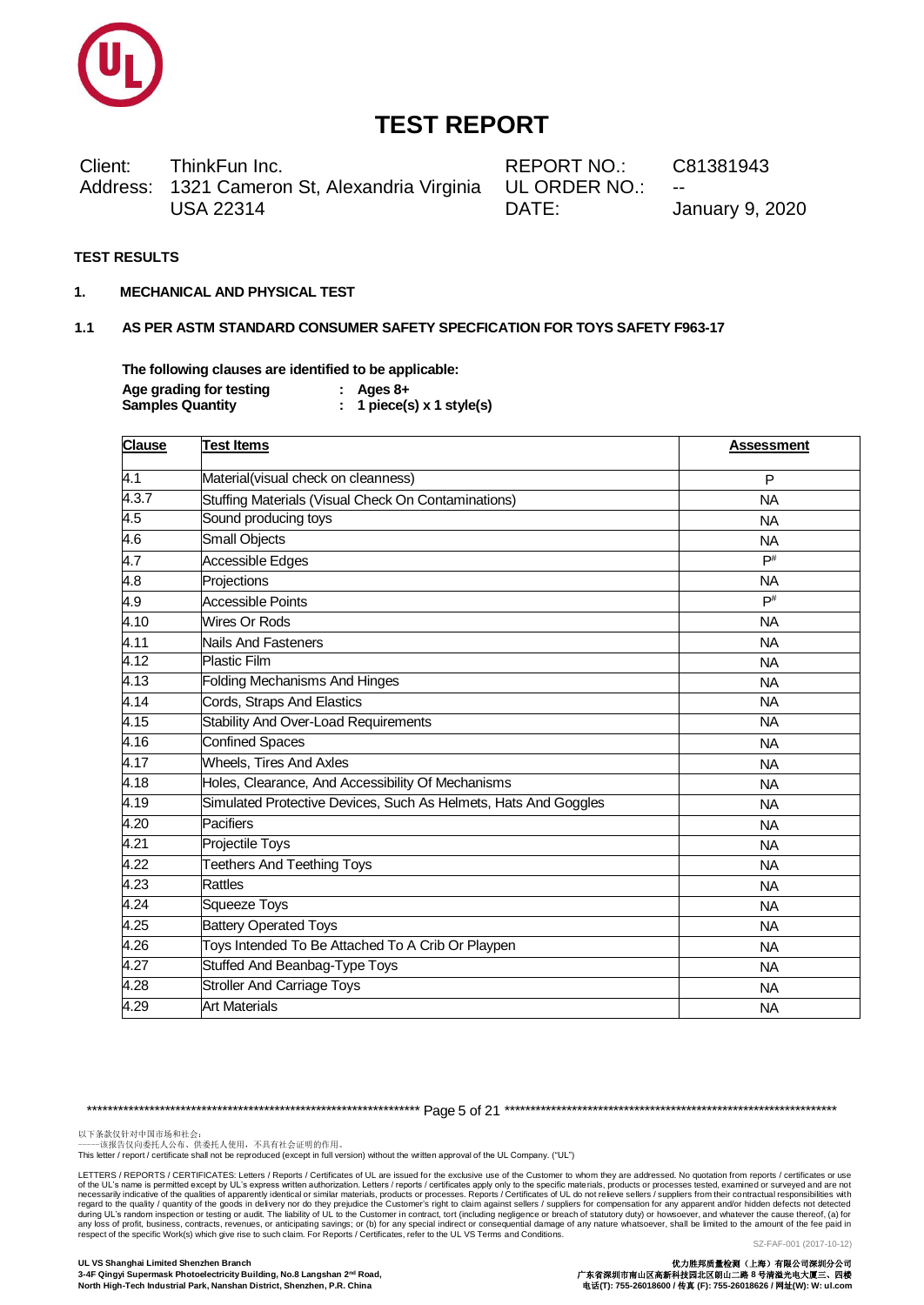

Client: ThinkFun Inc. Address: 1321 Cameron St, Alexandria Virginia **USA 22314** 

**REPORT NO.:** UL ORDER NO.: DATE:

C81381943

**January 9, 2020** 

### **TEST RESULTS**

Remark:

 $P = Pass$ 

| <b>Clause</b> | <b>Test Items</b>                             | <b>Assessment</b> |
|---------------|-----------------------------------------------|-------------------|
| 4.30          | Toy Gun Marking                               | <b>NA</b>         |
| 4.31          | <b>Balloons</b>                               | <b>NA</b>         |
| 4.32          | Certain Toys With Nearly Spherical Ends       | <b>NA</b>         |
| 4.33          | <b>Marbles</b>                                | <b>NA</b>         |
| 4.34          | <b>Balls</b>                                  | <b>NA</b>         |
| 4.35          | Pompoms                                       | <b>NA</b>         |
| 4.36          | Hemispheric-Shaped Objects                    | <b>NA</b>         |
| 4.37          | <b>Yoyo Elastic Tether Toys</b>               | <b>NA</b>         |
| 4.38          | Magnets                                       | <b>NA</b>         |
| 4.39          | Jaw Entrapment In Handles And Steering Wheels | <b>NA</b>         |
| 4.40          | <b>Expanding Materials</b>                    | <b>NA</b>         |
| 4.41          | <b>Toy Chests</b>                             | <b>NA</b>         |
| 5             | Safety Labeling Requirements                  | P                 |
| 6             | <b>Instructional Literature</b>               | P                 |
| 7             | Producer's Markings                           | P                 |

#: Section 4.7 accessible edges and section 4.9 accessible points are only applicable for toys for children under 96 months, and the assessment was for reference only.

 $NA = Not Applicable$ 

以下条款仅针对中国市场和社会:<br>-----该报告仅向委托人公布、供委托人使用,不具有社会证明的作用。

This letter / report / certificate shall not be reproduced (except in full version) without the written approval of the UL Company. ("UL")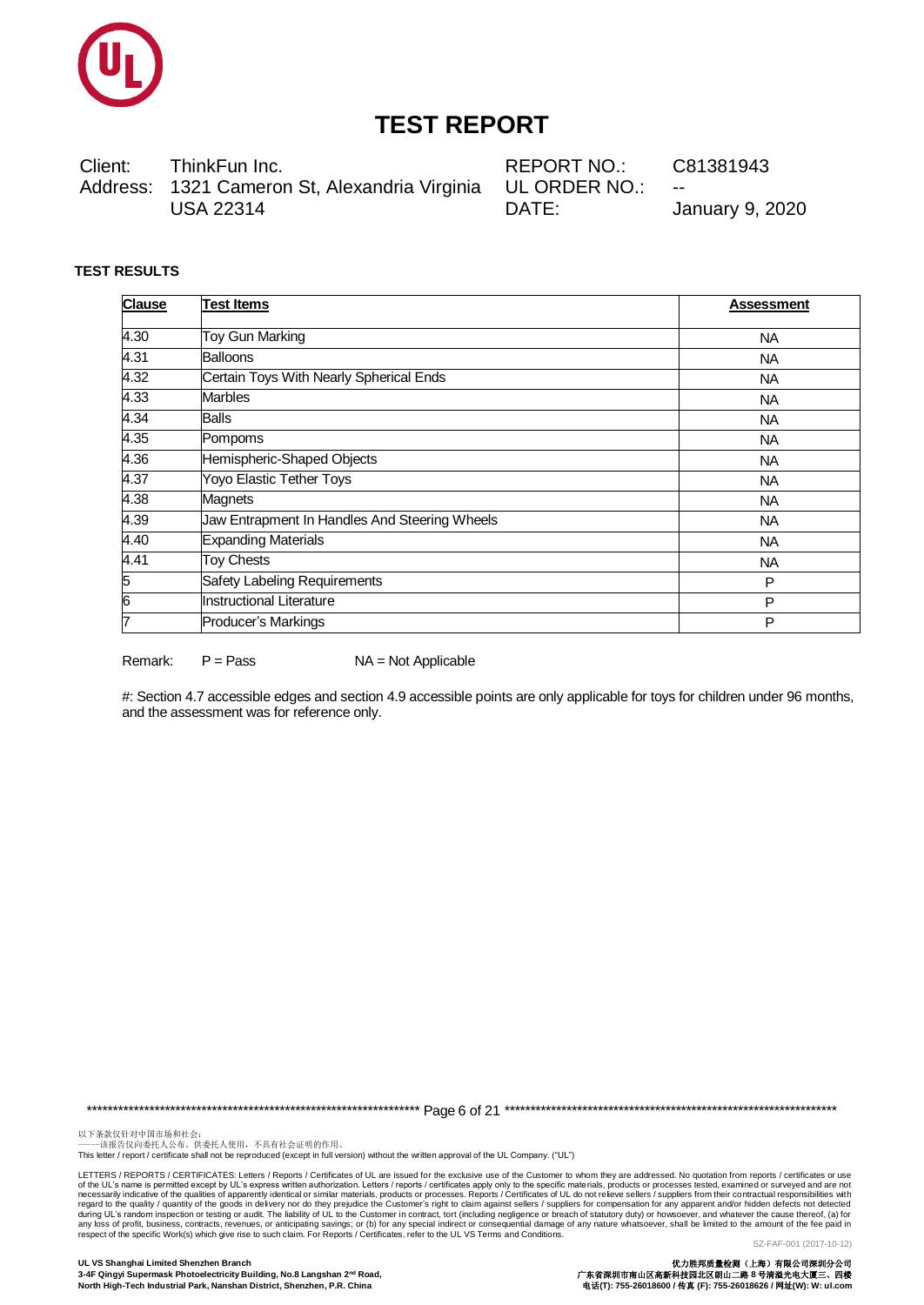

Client: ThinkFun Inc. Address: 1321 Cameron St, Alexandria Virginia **USA 22314** 

REPORT NO.: UL ORDER NO.: DATE:

C81381943

**January 9, 2020** 

#### **TEST RESULTS**

#### AS PER 16 CFR 1500.50, THE HAZARDS OF SHARP POINTS, SHARP EDGE AND SMALL PARTS ARE  $12$ ASSESSED BOTH BEFORE AND AFTER APPLICABLE USE AND ABUSE TESTS:

The following clauses are identified to be applicable: Age grading for testing :Ages 8+ Samples Quantity :1  $piece(s) \times 1$  style(s)

|                                                                               | <b>TEST ITEMS</b> | <b>SHARP POINT</b> | <b>SHARP EDGE</b> |  |
|-------------------------------------------------------------------------------|-------------------|--------------------|-------------------|--|
|                                                                               |                   | (1500.48)          | (1500.49)         |  |
|                                                                               | As received       | $\mathsf{P}^\#$    | P#                |  |
|                                                                               |                   |                    |                   |  |
| 1500.121<br>Labeling requirements; prominence, placement, and conspicuousness |                   |                    | <b>NA</b>         |  |
| Misbranded toys and other articles intended for use by children<br>1500.19    |                   |                    | <b>NA</b>         |  |

#### **REMARK:**  $P = PASS$

NA = NOT APPLICABLE

#: The Mechanical and Physical Tests Requirements of U.S. Consumer Products Safety Commission for Toys and Articles intended for use by the children Specified in U.S. Code of Federal Regulations Title 16, Part 1500.48 and 1500.49 are only for children under 8 years of age. Only As Received Sharp Point and Sharp Edge were assessed. and the assessment was

for reference only.

以下条款仅针对中国市场和社会:<br>-----该报告仅向委托人公布、供委托人使用,不具有社会证明的作用。

This letter / report / certificate shall not be reproduced (except in full version) without the written approval of the UL Company. ("UL")

LETTERS / REPORTS / CERTIFICATES: Letters / Reports / Certificates of UL are issued for the exclusive use of the Customer to whom they are addressed. No quotation from reports / certificates or use Letters / reputs to the specific must be the solution. Letters / reputs is the solution of the specific materials, products or processes tested, examined or surveyed and are not contractual responsibilities of apparently SZ-FAF-001 (2017-10-12)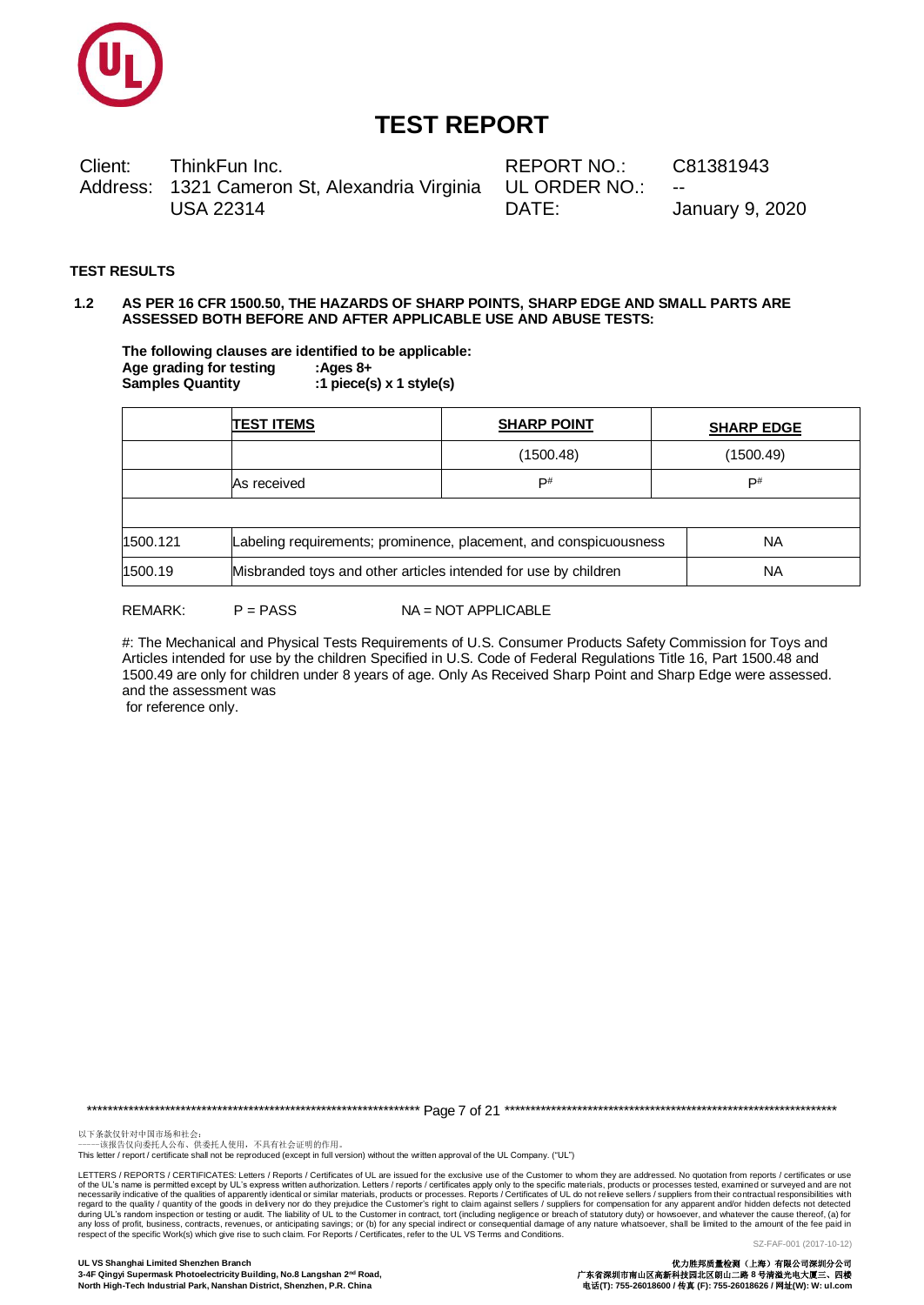

Client: ThinkFun Inc. Address: 1321 Cameron St, Alexandria Virginia **USA 22314** 

REPORT NO.: UL ORDER NO.: DATE:

C81381943

**January 9, 2020** 

#### **TEST RESULTS**

#### PHYSICAL AND MECHANICAL TESTS OF THE MOST STRINGENT REQUIREMENTS OF THE FOLLOWING  $1.3$ **STANDARDS:** A)EN71-1:2014+A1:2018 The following clauses are identified to be applicable:  $:$  Ages  $8+$

Age grading for testing **Samples Quantity** 

 $: 1$  piece(s) x 1 style(s)

| <b>Clause</b>    | <b>Test Items</b>                                                                   | <b>Assessment</b>       |
|------------------|-------------------------------------------------------------------------------------|-------------------------|
| $\overline{4.1}$ | Material cleanliness                                                                | P                       |
| 4.2              | Assembly                                                                            | <b>NA</b>               |
| 4.3              | Flexible plastic sheeting                                                           | <b>NA</b>               |
| 4.4              | Toy bags                                                                            | <b>NA</b>               |
| 4.5              | Glass                                                                               | <b>NA</b>               |
| 4.6              | <b>Expanding materials</b>                                                          | <b>NA</b>               |
| 4.7              | Edges                                                                               | $\overline{\mathsf{P}}$ |
| 4.8              | Points and metallic wires                                                           | P                       |
| 4.9              | Protruding parts                                                                    | <b>NA</b>               |
| 4.10.1           | Folding and sliding mechanisms                                                      | <b>NA</b>               |
| 4.10.2           | Driving mechanisms                                                                  | <b>NA</b>               |
| 4.10.3           | Hinges                                                                              | <b>NA</b>               |
| 4.10.4           | Springs                                                                             | <b>NA</b>               |
| 4.11             | Mouth-actuated toys and other toys intended to be put in the mouth                  | <b>NA</b>               |
| 4.12             | <b>Balloons</b>                                                                     | <b>NA</b>               |
| 4.13             | Cords of toys kites and other flying toys                                           | <b>NA</b>               |
| 4.14.1           | Toys which a child can enter                                                        | <b>NA</b>               |
| 4.14.2           | Masks and helmets                                                                   | <b>NA</b>               |
| 4.15             | Toys intended to bear the mass of a child                                           | <b>NA</b>               |
| 4.16             | Heavy immobile toys                                                                 | <b>NA</b>               |
| 4.17             | Projectiles toys                                                                    | <b>NA</b>               |
| 4.18             | Aquatic toys and inflatable toys                                                    | <b>NA</b>               |
| 4.19             | Percussion caps specifically designed for use in toys and toy using percussion caps | <b>NA</b>               |
| 4.20             | <b>Acoustics</b>                                                                    | $\overline{NA}$         |
| 4.21             | Toys containing a non-electrical heat source                                        | <b>NA</b>               |
| 4.22             | Small balls                                                                         | <b>NA</b>               |
| 4.23             | Magnets                                                                             | <b>NA</b>               |
| 4.24             | Yo-yo balls                                                                         | <b>NA</b>               |
| 4.25             | Toys attached to food                                                               | <b>NA</b>               |
| 4.26             | Toy disguise costumes                                                               | <b>NA</b>               |
| 4.27             | Flying toys                                                                         | $\overline{NA}$         |

以下条款仅针对中国市场和社会:<br>-----该报告仅向委托人公布、供委托人使用,不具有社会证明的作用。

This letter / report / certificate shall not be reproduced (except in full version) without the written approval of the UL Company. ("UL")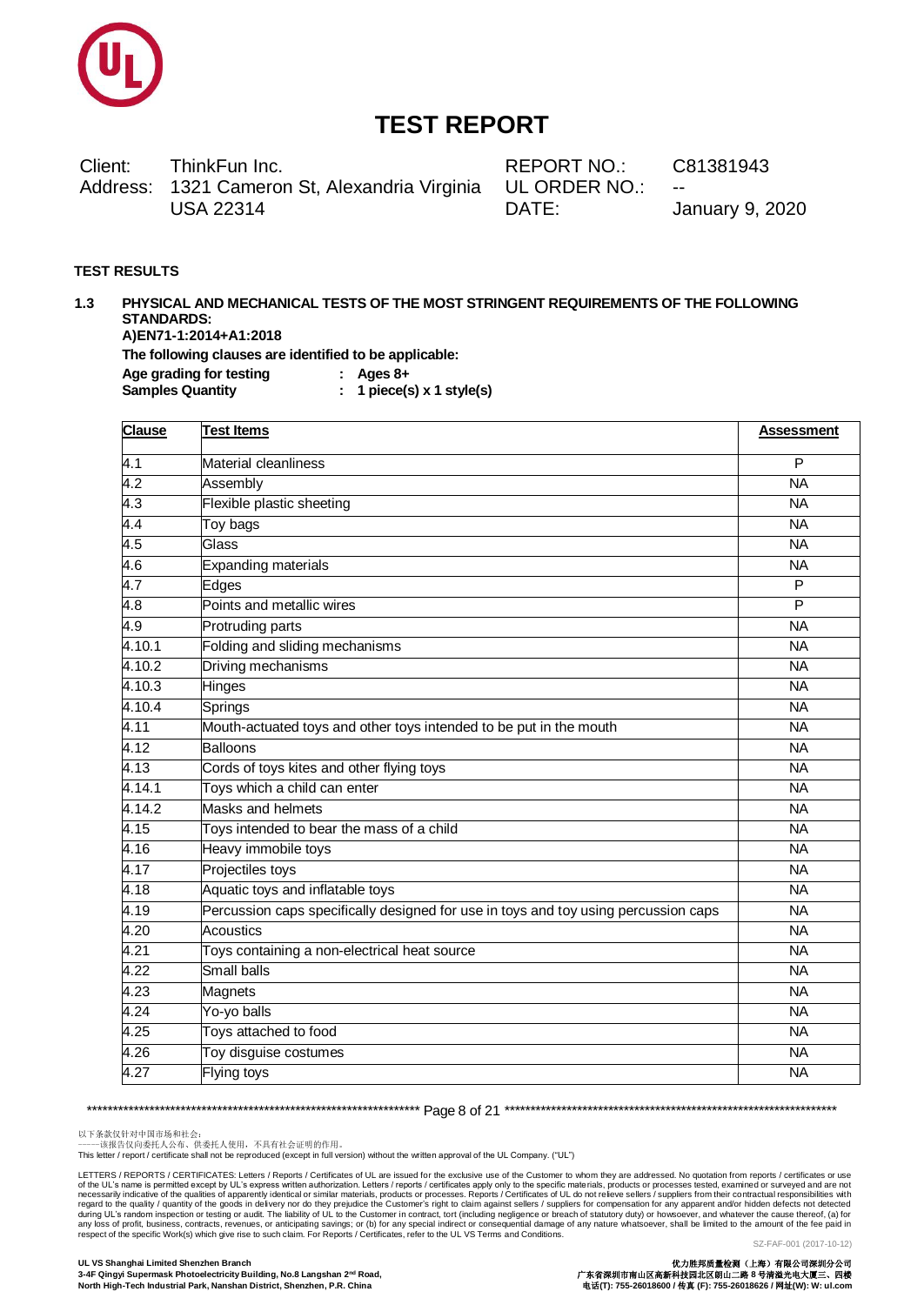

Client: ThinkFun Inc. Address: 1321 Cameron St, Alexandria Virginia **USA 22314** 

REPORT NO: UL ORDER NO.: DATE:

C81381943

**January 9, 2020** 

### **TEST RESULTS**

| <b>Clause</b> | <b>Test Items</b>                                                 | <b>Assessment</b> |
|---------------|-------------------------------------------------------------------|-------------------|
| 5.1           | General Requirements - Toys intended for children under 36 months | <b>NA</b>         |
| 5.2           | Soft-filled toys and soft-filled parts of a toy                   | <b>NA</b>         |
| 5.3           | Plastic sheeting                                                  | <b>NA</b>         |
| 5.4           | Cords, chains and electrical cables in toys                       | <b>NA</b>         |
| 5.5           | Liquid-filled toys                                                | <b>NA</b>         |
| 5.6           | Speed limitation of electrically driven ride-on toys              | <b>NA</b>         |
| 5.7           | Glass and porcelain                                               | <b>NA</b>         |
| 5.8           | Shape and size of certain toys                                    | <b>NA</b>         |
| 5.9           | Toys comprising monofilament fibres                               | <b>NA</b>         |
| 5.10          | Small balls                                                       | <b>NA</b>         |
| 5.11          | Play figures                                                      | <b>NA</b>         |
| 5.12          | Hemispheric-shaped toys                                           | <b>NA</b>         |
| 5.13          | Suction cups                                                      | <b>NA</b>         |
| 5.14          | Straps intended to be worn fully or partially around the neck     | <b>NA</b>         |
| 5.15          | Sledges with cords for pulling                                    | <b>NA</b>         |
| 6             | Packaging                                                         | <b>NA</b>         |
| 7             | Warnings, markings and instructions for use                       | P                 |
| 7.1           | General                                                           | P                 |
| 7.2           | Warning on toys not intended for children under 36 months         | <b>NA</b>         |

Remark<sup>-</sup>  $P = Pass$   $NA = Not Applicable$ 

Warnings and safety instructions shall be written in the languages easily understood by consumers of the country in which the toy is to be sold. Only English version was reviewed.

以下条款仅针对中国市场和社会:<br>-----该报告仅向委托人公布、供委托人使用,不具有社会证明的作用。

This letter / report / certificate shall not be reproduced (except in full version) without the written approval of the UL Company. ("UL")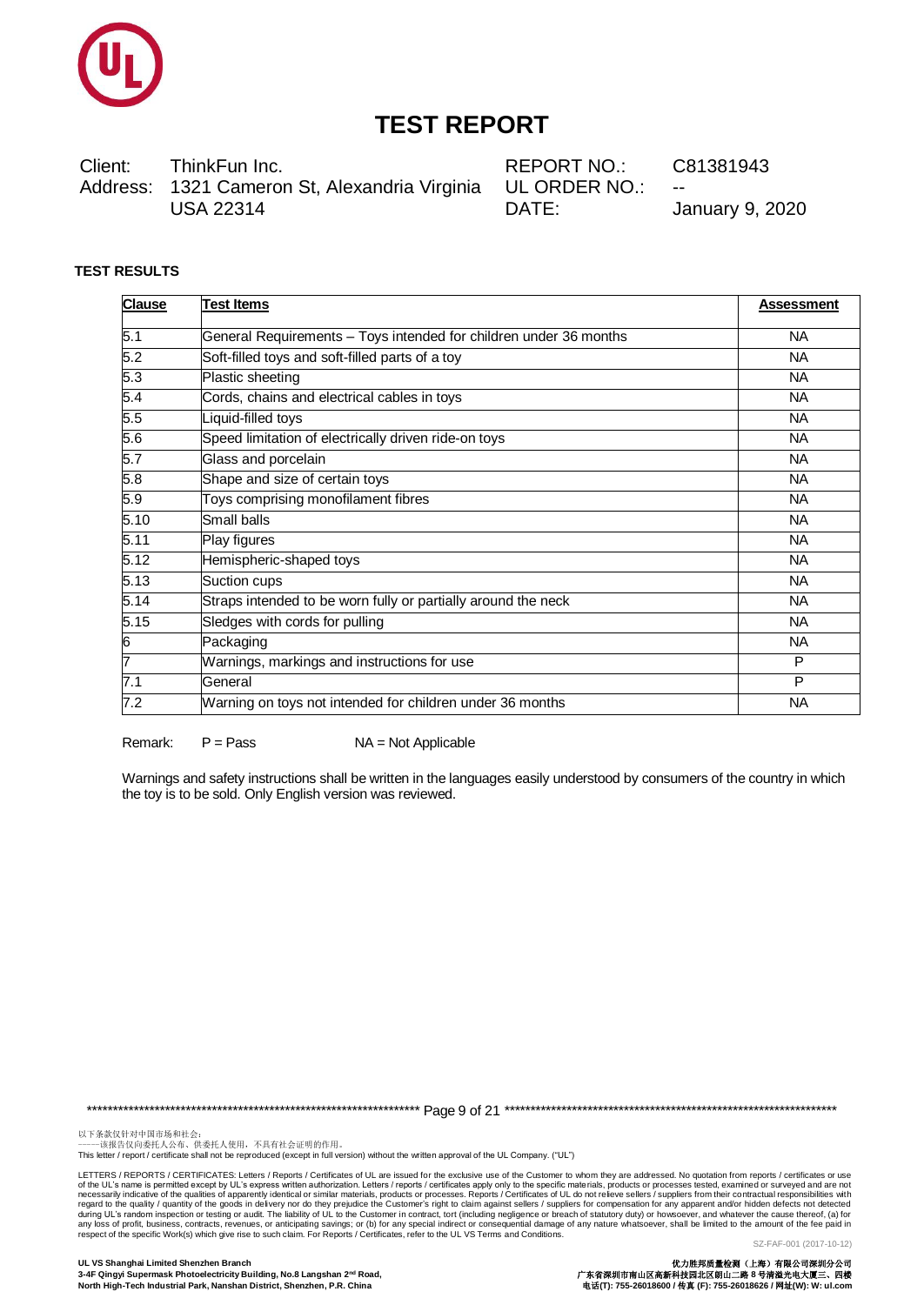

Client: ThinkFun Inc. Address: 1321 Cameron St, Alexandria Virginia **USA 22314** 

REPORT NO.: UL ORDER NO.: DATE:

C81381943

**January 9, 2020** 

### **TEST RESULTS**

#### AS PER CANADA TOYS REGULATIONS SOR/2011-17  $1\,4$

The following clauses are identified to be applicable: Age grading for testing  $\therefore$  Ages 8+ **Samples Quantity** :  $1$  piece(s) x  $1$  style(s)

| <u>(A)</u>      | <b>Test Items</b>                                                        | <b>Assessment</b> |
|-----------------|--------------------------------------------------------------------------|-------------------|
| $\frac{3}{4}$   | General -- English and French bilingual statement                        | <b>NA</b>         |
|                 | Packaging                                                                | <b>NA</b>         |
|                 | Mechanical hazard                                                        |                   |
|                 | Small parts                                                              | <b>NA</b>         |
| $\frac{7}{9}$   | <b>Exposed Metal Edges</b>                                               | <b>NA</b>         |
|                 | Ends                                                                     | P                 |
| $\overline{10}$ | <b>Exposed Plastic Parts</b>                                             | $\overline{P}$    |
| $\overline{11}$ | Exposed Wooden Surfaces, Edges And Corners                               | <b>NA</b>         |
| $\overline{12}$ | Glass                                                                    | <b>NA</b>         |
| 13              | Fasteners                                                                | <b>NA</b>         |
| $\frac{14}{15}$ | Folding Mechanisms, Bracket Or Bracing                                   | <b>NA</b>         |
|                 | Spring-Wound Driving Mechanism                                           | <b>NA</b>         |
| $\overline{16}$ | Projectile Component, Other Than A<br>Rocketry Component.                | <b>NA</b>         |
| $\overline{17}$ | Toys Which A Child Can Enter And<br>Which Can Be Closed By A Lid Or Door | <b>NA</b>         |
| $\overline{18}$ | Toys Which Are Stationary And<br>Intended To Bear The Weight Of A Child  | <b>NA</b>         |
| 19              | Impulsive noise                                                          | <b>NA</b>         |
| 20              | Thermal hazards                                                          | <b>NA</b>         |
|                 | Dolls and soft toys                                                      |                   |
| $\overline{28}$ | Fastening to attach parts, clothing or ornamentation.                    | <b>NA</b>         |
| 29              | Stuffing materials                                                       | <b>NA</b>         |
| $\overline{A}$  | <b>Clean And Free From Vermin</b>                                        | <b>NA</b>         |
| (B)             | Free From Hard And Sharp Foreign Matter                                  | <b>NA</b>         |
| $\overline{30}$ | Squeaker, reed, valve or other similar device                            | <b>NA</b>         |
| 31              | Eyes or nose                                                             | <b>NA</b>         |
| 35              | Plant seeds-Noise                                                        | <b>NA</b>         |
| 36              | Plant seeds-Stuffing material                                            | <b>NA</b>         |
| $\overline{37}$ | Pull and push toys                                                       | <b>NA</b>         |
| $\overline{38}$ | Toy steam engines                                                        | <b>NA</b>         |
| 40              | Rattle                                                                   | <b>NA</b>         |
| 41              | Elastic                                                                  | <b>NA</b>         |
| 42              | Yo-yo type balls                                                         | <b>NA</b>         |
| 43              | Magnetic Toys                                                            | <b>NA</b>         |
| 44              | <b>Warning for Magnet Kit</b>                                            | <b>NA</b>         |

Remark:

 $P = Pass$ 

N/A=Not Applicable

以下条款仅针对中国市场和社会:<br>-----该报告仅向委托人公布、供委托人使用,不具有社会证明的作用。

This letter / report / certificate shall not be reproduced (except in full version) without the written approval of the UL Company. ("UL")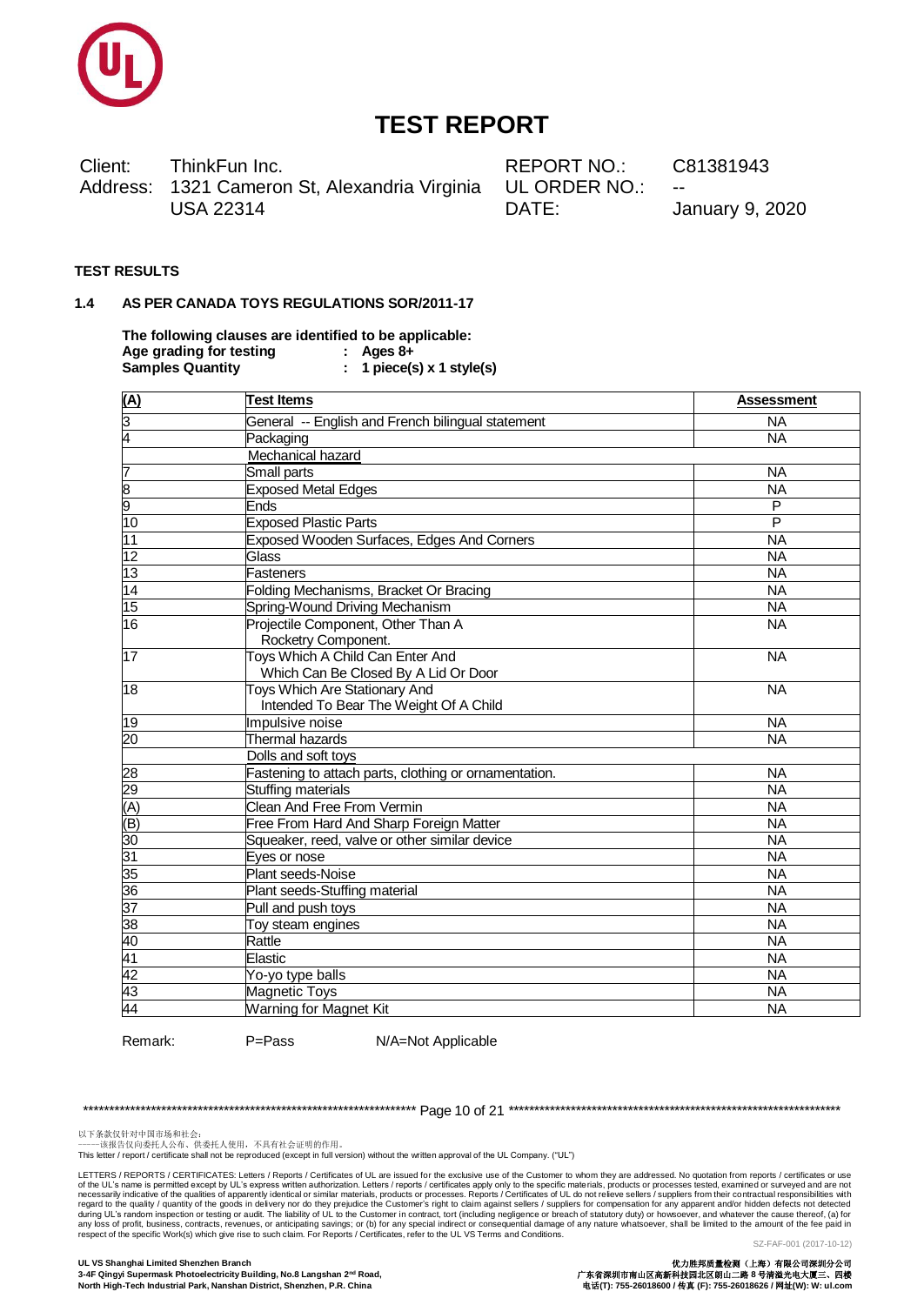

Client: ThinkFun Inc. Address: 1321 Cameron St, Alexandria Virginia **USA 22314** 

REPORT NO.: UL ORDER NO.: DATE:

C81381943

**January 9, 2020** 

#### **TEST RESULTS**

- **FLAMMABILITY TEST**  $\mathbf{r}$
- AS PER ASTM STANDARD ON SAFETY OF TOYS F963-17 ANNEX A5:  $21$ Samples Quantity: 1 piece(s)  $x$  1 style(s) Requirement: Burning rate should not exceed 0.1 inch per second along the major axis.

Results: The sample was tested to be ignited but extinguished.

2.2 AS PER U.S. CODE OF FEDERAL REGULATIONS TITLE 16 PART 1500.44 FOR RIGID AND PLIABLE SOLIDS DEFINED UNDER 16 CFR 1500.3 SECTION (C) (6) (VI):

Samples Quantity: 1 piece(s)  $x$  1 style(s) Requirement: Burning rate should not exceed 0.1 inch per second along the major axis.

The sample was tested to be ignited but extinguished. Results:

2.3 AS PER EUROPEAN STANDARD ON SAFETY OF TOYS EN 71-2:2011+ A1:2014 SECTION 4.1 GENERAL REQUIREMENT (CELLULOSE NITRATE): Requirement: Celluloid (cellulose nitrate), except when used in varnish, paint or glue, or in balls of the type used for table tennis or similar games, and materials with the same behaviour in fire as celluloid, shall not be used in the manufacture of toys.

Results: The submitted sample(s) complied with this requirement.

#### AS PER CANADA TOYS REGULATIONS SOR/2011-17 SECTION 21 (CELLULOSE NITRATE AND CELLULOID)  $24$

Requirement: Celluloid (cellulose nitrate) and materials with the same behavior in fire (except when used in varnish or paint) shall not be used in the manufacture of toys.

Results: The submitted sample(s) complied with this requirement.

以下条款仅针对中国市场和社会:<br>-----该报告仅向委托人公布、供委托人使用,不具有社会证明的作用。

This letter / report / certificate shall not be reproduced (except in full version) without the written approval of the UL Company. ("UL")

LETTERS / REPORTS / CERTIFICATES: Letters / Reports / Certificates of UL are issued for the exclusive use of the Customer to whom they are addressed. No quotation from reports / certificates or use Letters / reputs to the specific must be the solution. Letters / reputs is the solution of the specific materials, products or processes tested, examined or surveyed and are not contractual responsibilities of apparently SZ-FAF-001 (2017-10-12)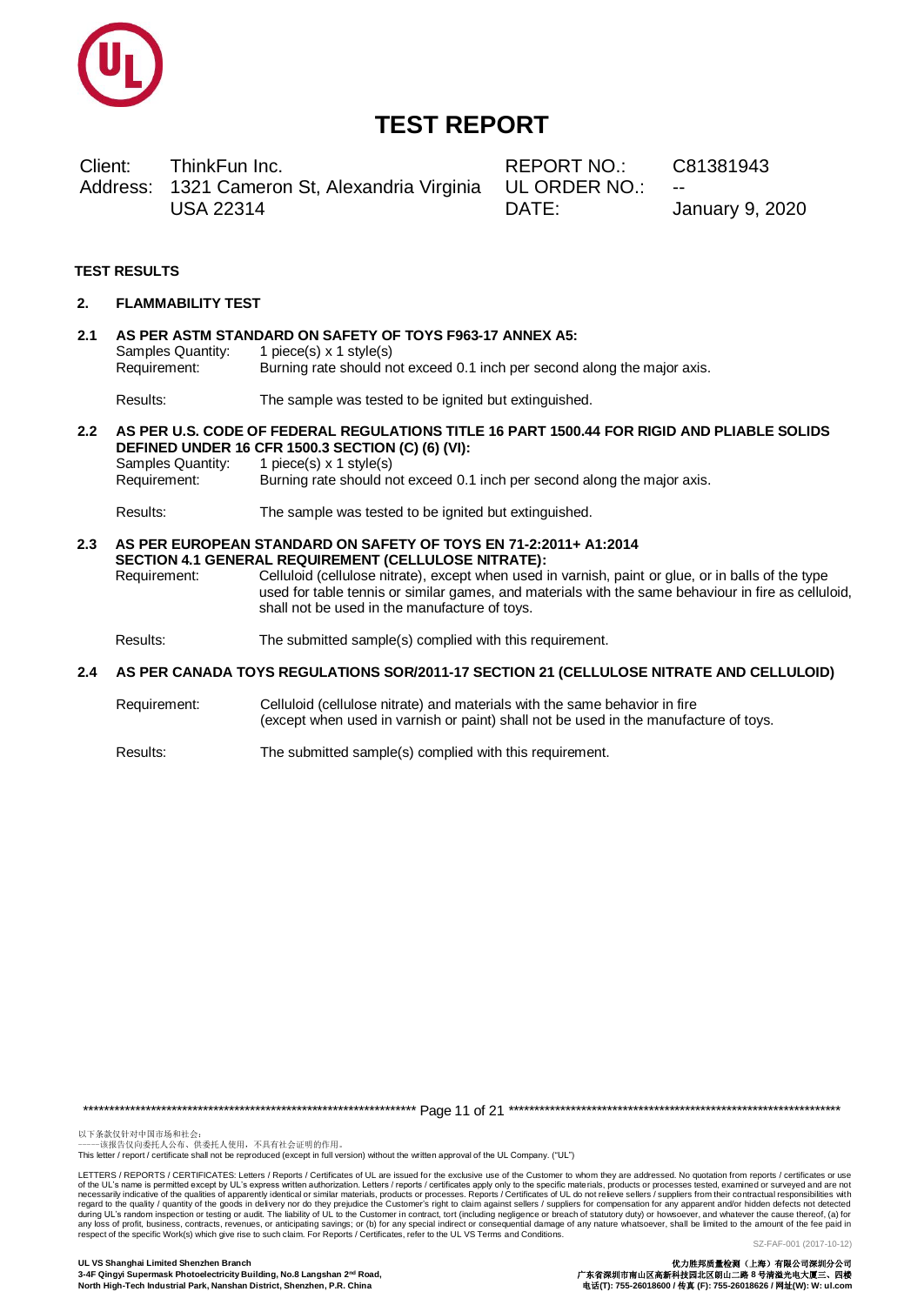

Client: ThinkFun Inc. 1321 Cameron St, Alexandria Virginia Address: **USA 22314** 

REPORT NO: UL ORDER NO.: DATE:

C81381943

**January 9, 2020** 

### **TEST RESULTS**

#### **CHEMICAL TESTS:** 3.

| <b>Tested Sample ID</b> | <b>Product Description / Sample Group Desc.</b>                            |
|-------------------------|----------------------------------------------------------------------------|
| 001                     | Moon Spinner                                                               |
| 002                     | White paper box with multicolor coatings (box, card inside box) (From 001) |
| 003                     | Transparent plastic cello-tape (joint of box) (From 001)                   |
| 004                     | Transparent plastic (blister) (From 001)                                   |
| 005                     | Black plastic (body of moon spinner) (From 001)                            |
| 006                     | Red plastic (body of moon spinner) (From 001)                              |
| 007                     | Yellow plastic (body of moon spinner) (From 001)                           |
| 008                     | Orange plastic (body of moon spinner) (From 001)                           |
| 009                     | Green plastic (body of moon spinner) (From 001)                            |
| 010                     | Blue plastic (body of moon spinner) (From 001)                             |
| 011                     | Purple plastic (body of moon spinner) (From 001)                           |

#### Total Heavy Metals In Packaging [NERC Heavy Metals in Packaging Wastes]  $3.1$ **Test Method: In-house Method**

|                     | Requirement<br><b>Reporting</b> |       | Sample, mg/kg |             |
|---------------------|---------------------------------|-------|---------------|-------------|
| <b>Elements</b>     | (Max.)                          | Limit | 002           | 003+004     |
| Lead (Pb)           | 100                             | 10    | $<$ 10        | $<$ 10      |
| Cadmium (Cd)        | 100                             | 5     | $<$ 5         | <5          |
| Chromium VI (Cr VI) | 100                             | 10    | $<$ 10        | $<$ 10      |
| Mercury (Hg)        | 100                             | 5     | $<$ 5         | <5          |
| <b>Sum</b>          | 100                             | 30    | $30$          | $30$        |
| Rating              |                                 |       | <b>PASS</b>   | <b>PASS</b> |

Remark:

-All concentrations expressed in milligrams per kilogram

-"<" means less than

-Method for determination of Lead (Pb), Cadmium(Cd), Chromium VI (Cr VI) and Mercury(Hg) are determined by Inductively Coupled Plasma Spectroscopy.

-The test results only apply to the items tested.

以下条款仅针对中国市场和社会:<br>-----该报告仅向委托人公布、供委托人使用,不具有社会证明的作用。

This letter / report / certificate shall not be reproduced (except in full version) without the written approval of the UL Company. ("UL")

LETTERS / REPORTS / CERTIFICATES: Letters / Reports / Certificates of UL are issued for the exclusive use of the Customer to whom they are addressed. No quotation from reports / certificates or use Letters / reputs to the specific must be the solution. Letters / reputs is the solution of the specific materials, products or processes tested, examined or surveyed and are not contractual responsibilities of apparently SZ-FAF-001 (2017-10-12)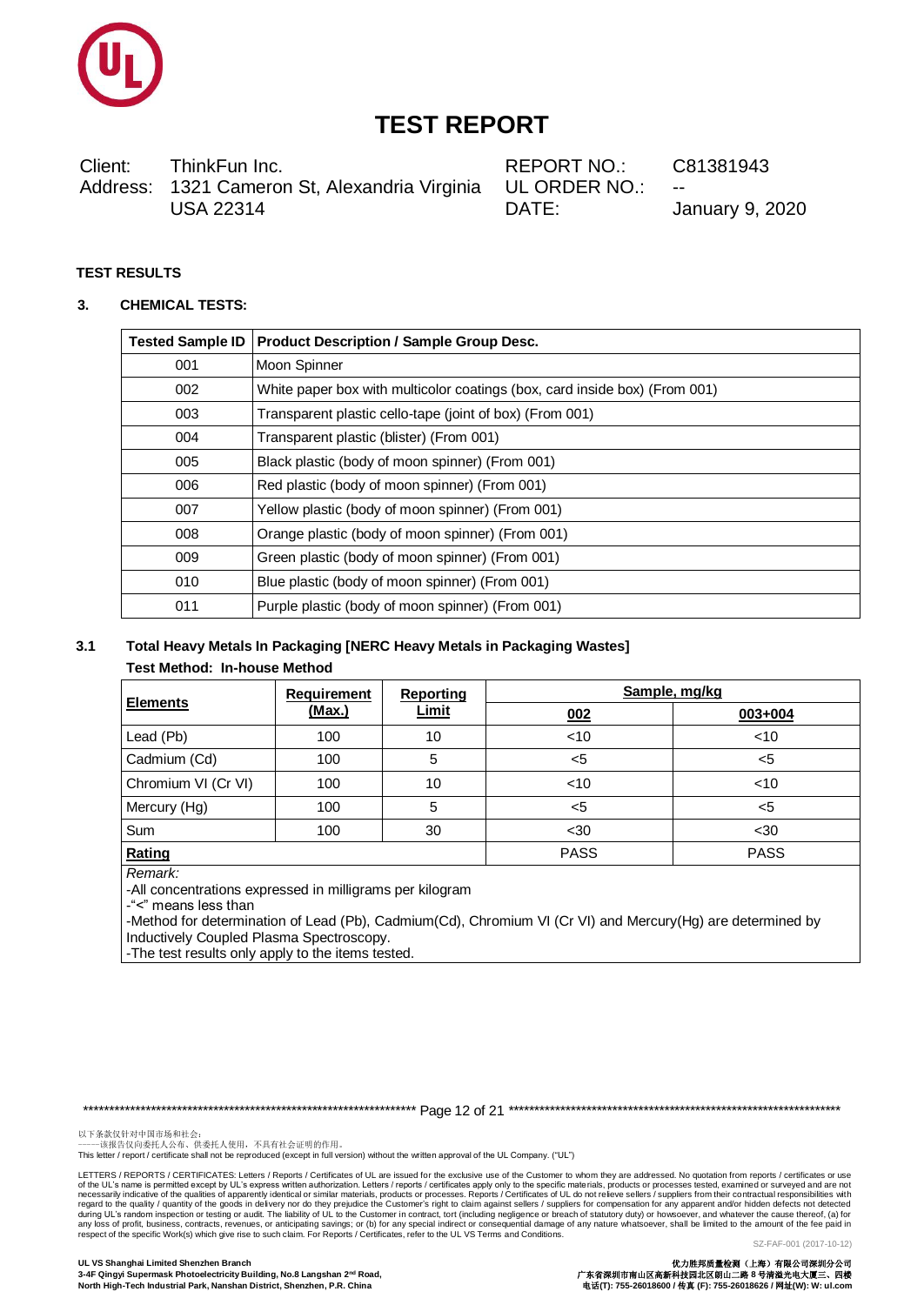

Client: ThinkFun Inc. Address: 1321 Cameron St, Alexandria Virginia **USA 22314** 

REPORT NO: UL ORDER NO.: DATE:

C81381943

**January 9, 2020** 

### **TEST RESULTS**

#### $3.2$ Total Heavy Metals In Packaging [94/62/EC]

### **Test Method: In-house Method**

| <b>Elements</b>     | <b>Reporting</b><br><b>Requirement</b> |              | Sample, mg/kg |             |
|---------------------|----------------------------------------|--------------|---------------|-------------|
|                     | (Max.)                                 | <b>Limit</b> | 002           | $003 + 004$ |
| Lead (Pb)           | 100                                    | 10           | $<$ 10        | ~10         |
| Cadmium (Cd)        | 100                                    | 5            | <5            | <5          |
| Chromium VI (Cr VI) | 100                                    | 10           | $<$ 10        | < 10        |
| Mercury (Hg)        | 100                                    | 5            | <5            | <5          |
| Sum                 | 100                                    | 30           | $30$          | $30$        |
| Rating              |                                        |              | <b>PASS</b>   | <b>PASS</b> |

Remark:

-All concentrations expressed in milligrams per kilogram

-"<" means less than

-Method for determination of Lead (Pb), Cadmium(Cd), Chromium VI (Cr VI) and Mercury(Hg) are determined by Inductively Coupled Plasma Spectroscopy.

-The test results only apply to the items tested.

#### Total Cadmium Content In Plastic [Point 23 Of The Annex XVII Of The Regulation (EC) No. 1907/2006 (REACH)  $3.3$ **With Further Amendment]**

### Test Method: EN 1122:2001

|                 | <b>Requirement</b> | Reporting    | Sample, mg/kg |             |             |  |
|-----------------|--------------------|--------------|---------------|-------------|-------------|--|
| <b>Elements</b> | (Max.)             | <u>Limit</u> | 005+006+007   | 008+009     | $010 + 011$ |  |
| Cadmium (Cd)    | 100                | 10           | <10           | $<$ 10      | <10         |  |
| Rating          |                    |              | <b>PASS</b>   | <b>PASS</b> | <b>PASS</b> |  |

Remark:

-All concentrations expressed in milligrams per kilograms

-"<" means less than

-Method for determination of cadmium (Cd) is determined by Inductively Coupled Plasma Spectroscopy.

-The test results only apply to the items tested.

#### $3.4$ Total Lead Content In Substrates [ASTM F963-17 Section 4.3.5.2 (2)(a)]

### Test Method: CPSC-CH-E1001-08.3 (Metal Substrates) / CPSC-CH-E1002-08.3 Section IA & IIA (Non-Metal Substrates)

| l Elements    | Requirement | Reporting    |             | Sample, mg/kg |             |
|---------------|-------------|--------------|-------------|---------------|-------------|
|               | (Max.)      | <u>Limit</u> | 005+006+007 | 008+009       | $010 + 011$ |
| Lead (Pb)     | 100         | 10           | <10         | $<$ 10        | <10         |
| <b>Rating</b> |             |              | <b>PASS</b> | <b>PASS</b>   | <b>PASS</b> |

Remark:

-All concentrations expressed in milligrams per kilogram of Tested Parts

-"<" means less than

-Method for determination of Lead (Pb) is determined by Inductively Coupled Plasma Spectroscopy.

-The test results only apply to the items tested.

以下条款仅针对中国市场和社会:<br>-----该报告仅向委托人公布、供委托人使用, 不具有社会证明的作用。

This letter / report / certificate shall not be reproduced (except in full version) without the written approval of the UL Company. ("UL")

LETTERS / REPORTS / CERTIFICATES: Letters / Reports / Certificates of UL are issued for the exclusive use of the Customer to whom they are addressed. No quotation from reports / certificates or use Letters / reputs to the specific must be the solution. Letters / reputs is the solution of the specific materials, products or processes tested, examined or surveyed and are not contractual responsibilities of apparently

UL VS Shanghai Limited Shenzhen Branch 3-4F Qingyi Supermask Photoelectricity Building, No.8 Langshan 2nd Road, North High-Tech Industrial Park, Nanshan District, Shenzhen, P.R. China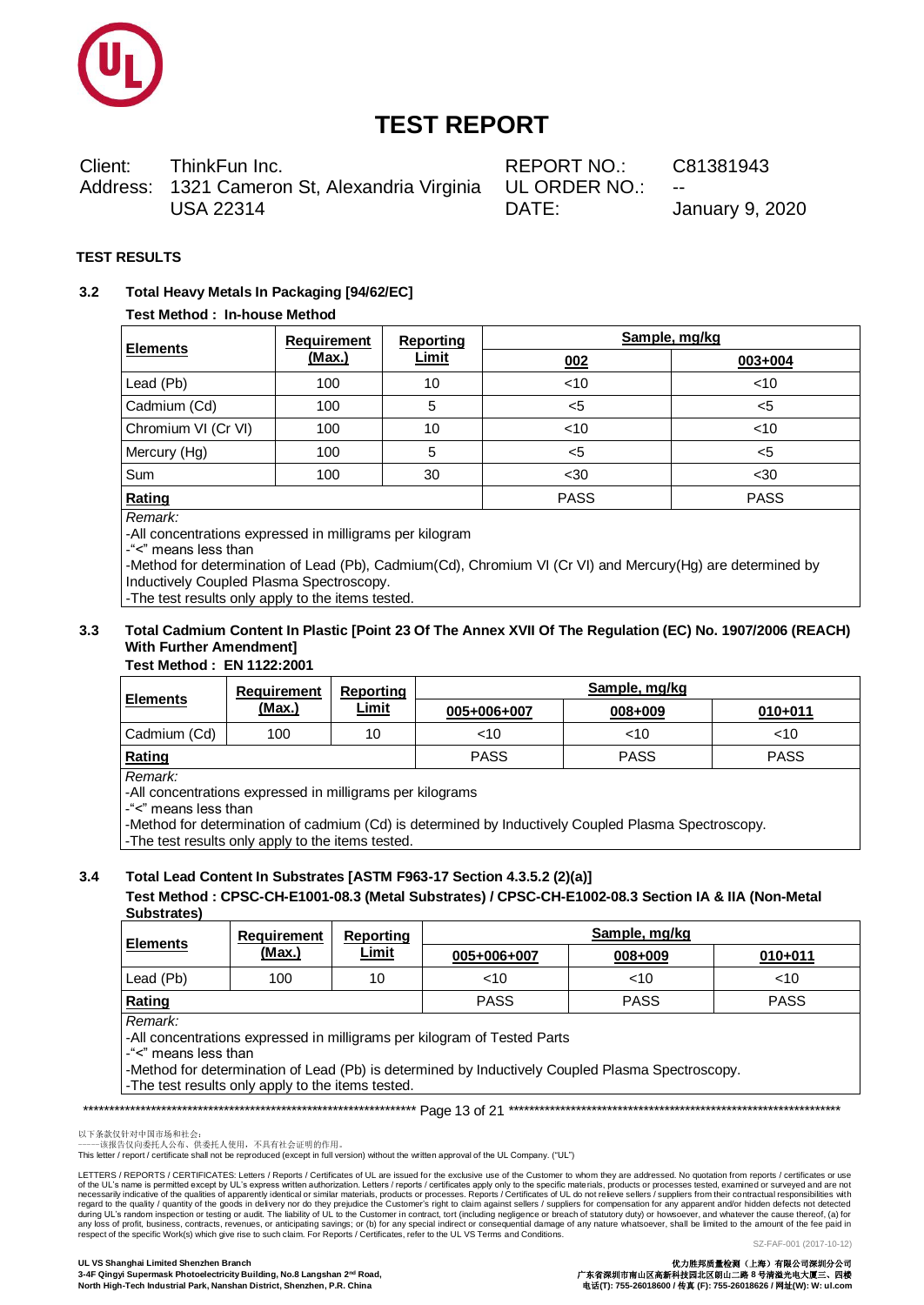

Client: ThinkFun Inc. Address: 1321 Cameron St, Alexandria Virginia **USA 22314** 

REPORT NO.: UL ORDER NO.: DATE:

C81381943

**January 9, 2020** 

### **TEST RESULTS**

 $3.5$ Total Lead Content In Substrates [Consumer Product Safety Improvement Act Of 2008 Section 101] Test Method: CPSC-CH-E1001-08.3 (Metal Substrates) / CPSC-CH-E1002-08.3 Section IA & IIA (Non-Metal **Substrates)** 

| <b>Elements</b> | Requirement | Reporting    | Sample, mg/kg |             |             |  |
|-----------------|-------------|--------------|---------------|-------------|-------------|--|
|                 | (Max.)      | <u>Limit</u> | 005+006+007   | 008+009     | $010 + 011$ |  |
| Lead (Pb)       | 100         | 10           | <10           | <10         | <10         |  |
| Rating          |             |              | <b>PASS</b>   | <b>PASS</b> | <b>PASS</b> |  |

#### Remark:

-All concentrations expressed in milligrams per kilogram of Tested Parts

-"<" means less than

-Method for determination of Lead (Pb) is determined by Inductively Coupled Plasma Spectroscopy. -The test results only apply to the items tested.

#### $3.6$ Total Lead Content In Substrates [California Proposition 65 Settlements Of Alameda Superior Court, BG07350969, RG08378050 And San Francisco Superior Court 07-4629911 Test Method: CPSC-CH-E1001-08.3 (Metal Substrates) / CPSC-CH-E1002-08.3 Section IA & IIA (Non-Metal Substrates)

| <b>Elements</b> | Requirement | Reporting    | Sample, mg/kg |             |             |  |  |
|-----------------|-------------|--------------|---------------|-------------|-------------|--|--|
|                 | (Max.)      | <u>Limit</u> | 005+006+007   | 008+009     | $010 + 011$ |  |  |
| Lead (Pb)       | 600         | 10           | <10           | <10         | <10         |  |  |
| Rating          |             |              | <b>PASS</b>   | <b>PASS</b> | <b>PASS</b> |  |  |

#### Remark:

-All concentrations expressed in milligrams per kilogram of Tested Parts

-"<" means less than

-Method for determination of Lead (Pb) is determined by Inductively Coupled Plasma Spectroscopy.

-The test results only apply to the items tested.

 $3.7$ Total Lead Content [Canada Consumer Products Containing Lead Regulations (SOR/2018-83)] Test Method : In-house method reference with CPSC-CH-E1001-08.3 (Metal Substrates) / CPSC-CH-E1002-08.3 Section 14.8 IIA (Non-Metal Substrates) / CPSC-CH-E1003-09.1 (Paints and Surface Coatings)

| <b>Elements</b> | Requirement                                             | Reporting    | Sample, mg/kg |         |             |  |  |  |
|-----------------|---------------------------------------------------------|--------------|---------------|---------|-------------|--|--|--|
|                 | (Max.)                                                  | <u>Limit</u> | 005+006+007   | 008+009 | $010 + 011$ |  |  |  |
| Lead (Pb)       | 90                                                      | 10           | ~< 10         | $~<$ 10 | $~<$ 10     |  |  |  |
| Rating          | <b>PASS</b><br><b>PASS</b><br><b>PASS</b>               |              |               |         |             |  |  |  |
| Remark:         | All conceptrations overcosed in milliareme per kilogram |              |               |         |             |  |  |  |

All concentrations expressed in milligrams per kilogram-

-"<" means less than

-Method for determination of each element present: Lead (Pb) is determined by Inductively Coupled Plasma Spectroscopy.

-The test results only apply to the items tested.

以下条款仅针对中国市场和社会:<br>-----该报告仅向委托人公布、供委托人使用, 不具有社会证明的作用。

This letter / report / certificate shall not be reproduced (except in full version) without the written approval of the UL Company. ("UL")

LETTERS / REPORTS / CERTIFICATES: Letters / Reports / Certificates of UL are issued for the exclusive use of the Customer to whom they are addressed. No quotation from reports / certificates or use Letters / reputs to the specific must be the solution. Letters / reputs is the solution of the specific materials, products or processes tested, examined or surveyed and are not contractual responsibilities of apparently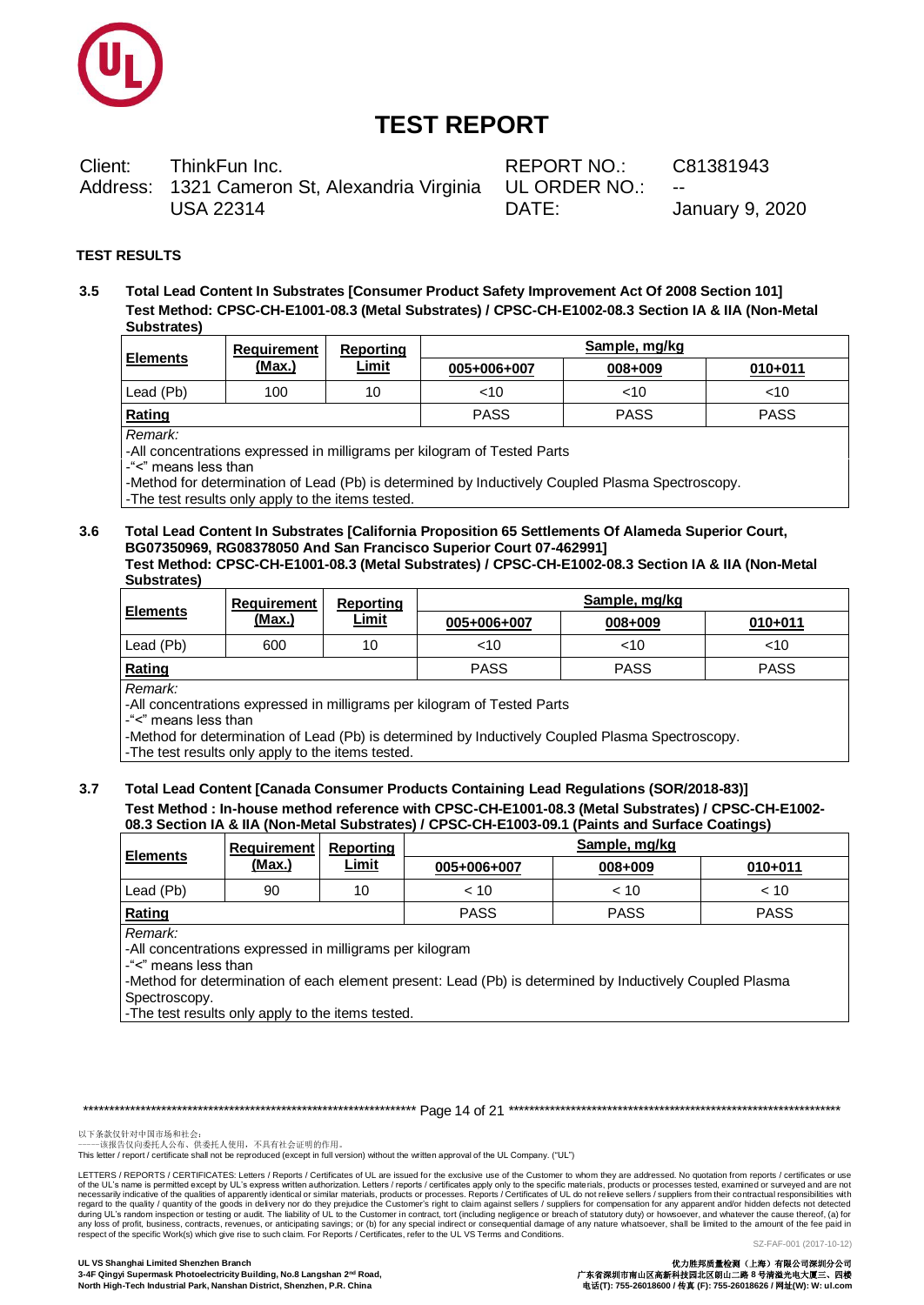

Client: ThinkFun Inc. Address: 1321 Cameron St, Alexandria Virginia **USA 22314** 

REPORT NO.: UL ORDER NO.: DATE:

C81381943

**January 9, 2020** 

### **TEST RESULTS**

#### Determination Of Benzene Content [Point 5 Of The Annex XVII Of The Regulation (EC) No. 1907/2006  $3.8$ (REACH) And Further Amendment]

### Test Method : Headspace followed GC-MSD analysis

|                                                     | <b>CAS No.</b> | Requirement                                                                                                                                                                                    | Reporting    | Sample, mg/kg |         |             |  |  |
|-----------------------------------------------------|----------------|------------------------------------------------------------------------------------------------------------------------------------------------------------------------------------------------|--------------|---------------|---------|-------------|--|--|
| <b>Analyte</b>                                      |                | (Max)                                                                                                                                                                                          | <b>Limit</b> | 005+006+007   | 008+009 | $010 + 011$ |  |  |
| Benzene                                             | 71-43-2        | 5                                                                                                                                                                                              |              | < 1.0         | < 1.0   | < 1.0       |  |  |
| <b>PASS</b><br>Rating<br><b>PASS</b><br><b>PASS</b> |                |                                                                                                                                                                                                |              |               |         |             |  |  |
| Remark:<br>-"<" means less than                     |                | -All concentrations expressed in milligrams per kilogram of tested parts<br>-Method for determination of analyte are determined by GC-MSD<br>-The test results only apply to the items tested. |              |               |         |             |  |  |

以下条款仅针对中国市场和社会:<br>-----该报告仅向委托人公布、供委托人使用,不具有社会证明的作用。

This letter / report / certificate shall not be reproduced (except in full version) without the written approval of the UL Company. ("UL")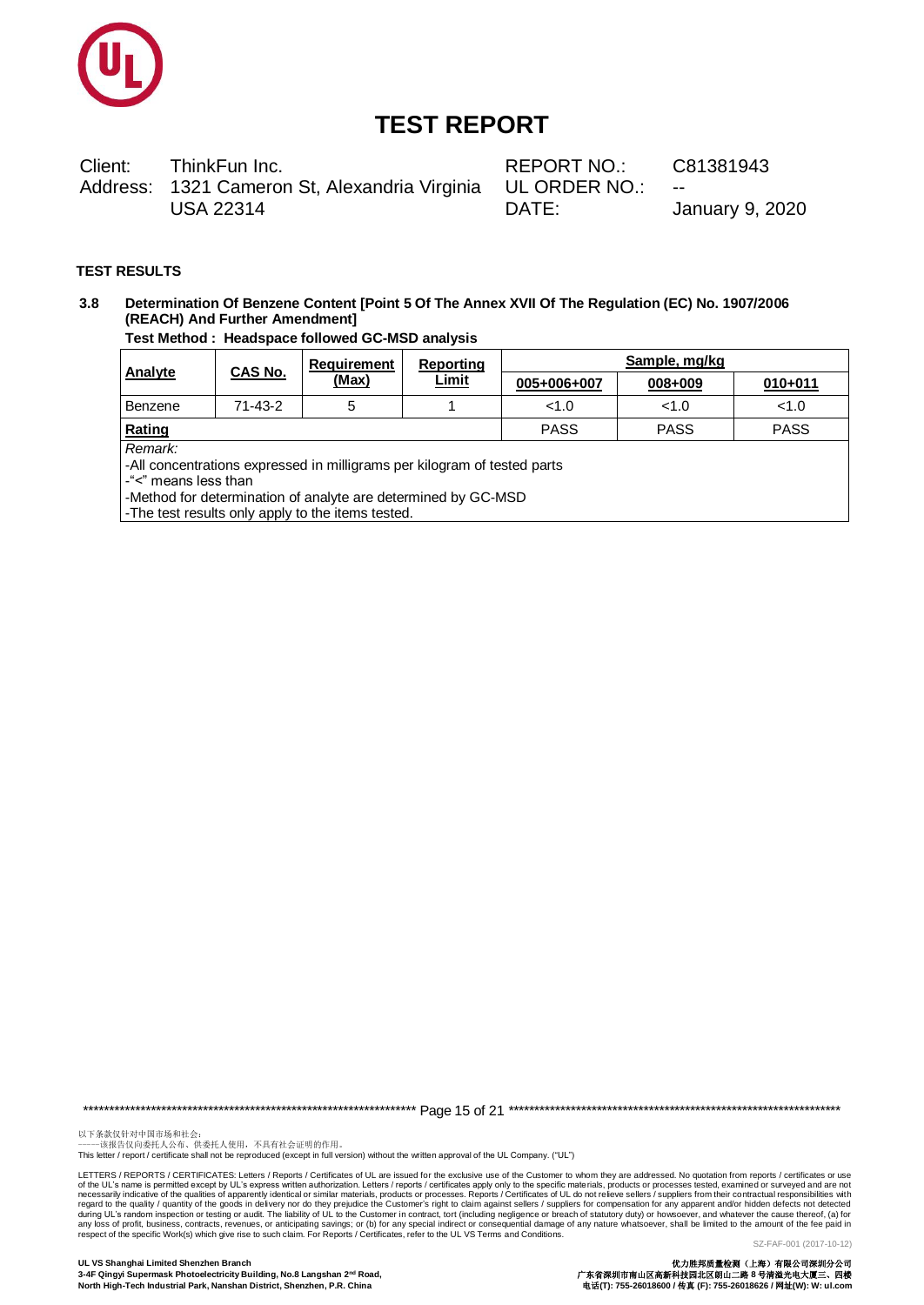

Client: ThinkFun Inc. Address: 1321 Cameron St, Alexandria Virginia **USA 22314** 

REPORT NO.: UL ORDER NO.: DATE:

C81381943

**January 9, 2020** 

#### **TEST RESULTS**

Determination Of Polycyclic Aromatic Hydrocarbon [Point 50 Of The Annex XVII Of The Regulation (EC) No.  $3.9$ 1907/2006 (REACH) With Further Amendment] Test Method: AfPS GS 2014:01 PAK

|                        | CAS No.       | <b>Requirement</b> | Reporting    | Sample, mg/kg |       |       |       |
|------------------------|---------------|--------------------|--------------|---------------|-------|-------|-------|
| <b>Analyte</b>         |               | (Max)              | <b>Limit</b> | 005           | 006   | 007   | 008   |
| Benzo[a]pyrene         | $50-32-8$     | 0.5                | 0.1          | < 0.1         | < 0.1 | < 0.1 | < 0.1 |
| Benzo[e]pyrene         | 192-97-2      | 0.5                | 0.1          | < 0.1         | < 0.1 | < 0.1 | < 0.1 |
| Benzo[a]anthracene     | 56-55-3       | 0.5                | 0.1          | < 0.1         | < 0.1 | < 0.1 | < 0.1 |
| Chrysene               | 218-01-9      | 0.5                | 0.1          | < 0.1         | < 0.1 | < 0.1 | < 0.1 |
| Benzo[b]fluoranthene   | 205-99-2      | 0.5                | 0.1          | < 0.1         | < 0.1 | < 0.1 | < 0.1 |
| Benzolilfluoranthene   | 205-82-3      | 0.5                | 0.1          | < 0.1         | < 0.1 | < 0.1 | < 0.1 |
| Benzo[k]fluoranthene   | 207-08-9      | 0.5                | 0.1          | < 0.1         | < 0.1 | < 0.1 | < 0.1 |
| Dibenzo[a,h]anthracene | $53 - 70 - 3$ | 0.5                | 0.1          | < 0.1         | < 0.1 | < 0.1 | < 0.1 |
| Rating                 | <b>PASS</b>   | <b>PASS</b>        | <b>PASS</b>  | <b>PASS</b>   |       |       |       |

| Analyte                | <b>CAS No.</b> | <b>Requirement</b> | <b>Reporting</b> |       | Sample, mg/kg |             |  |
|------------------------|----------------|--------------------|------------------|-------|---------------|-------------|--|
|                        |                | (Max)              | <b>Limit</b>     | 009   | 010           | 011         |  |
| <b>Benzo</b> [a]pyrene | $50-32-8$      | 0.5                | 0.1              | < 0.1 | < 0.1         | < 0.1       |  |
| Benzo[e]pyrene         | 192-97-2       | 0.5                | 0.1              | < 0.1 | < 0.1         | < 0.1       |  |
| Benzo[a]anthracene     | $56 - 55 - 3$  | 0.5                | 0.1              | < 0.1 | < 0.1         | < 0.1       |  |
| Chrysene               | 218-01-9       | 0.5                | 0.1              | < 0.1 | < 0.1         | < 0.1       |  |
| Benzo[b]fluoranthene   | 205-99-2       | 0.5                | 0.1              | < 0.1 | < 0.1         | < 0.1       |  |
| Benzo[j]fluoranthene   | 205-82-3       | 0.5                | 0.1              | < 0.1 | < 0.1         | < 0.1       |  |
| Benzo[k]fluoranthene   | 207-08-9       | 0.5                | 0.1              | < 0.1 | < 0.1         | < 0.1       |  |
| Dibenzo[a,h]anthracene | 53-70-3        | 0.5                | 0.1              | < 0.1 | < 0.1         | < 0.1       |  |
| Rating                 |                |                    |                  |       |               | <b>PASS</b> |  |

以下条款仅针对中国市场和社会:<br>-----该报告仅向委托人公布、供委托人使用,不具有社会证明的作用。

This letter / report / certificate shall not be reproduced (except in full version) without the written approval of the UL Company. ("UL")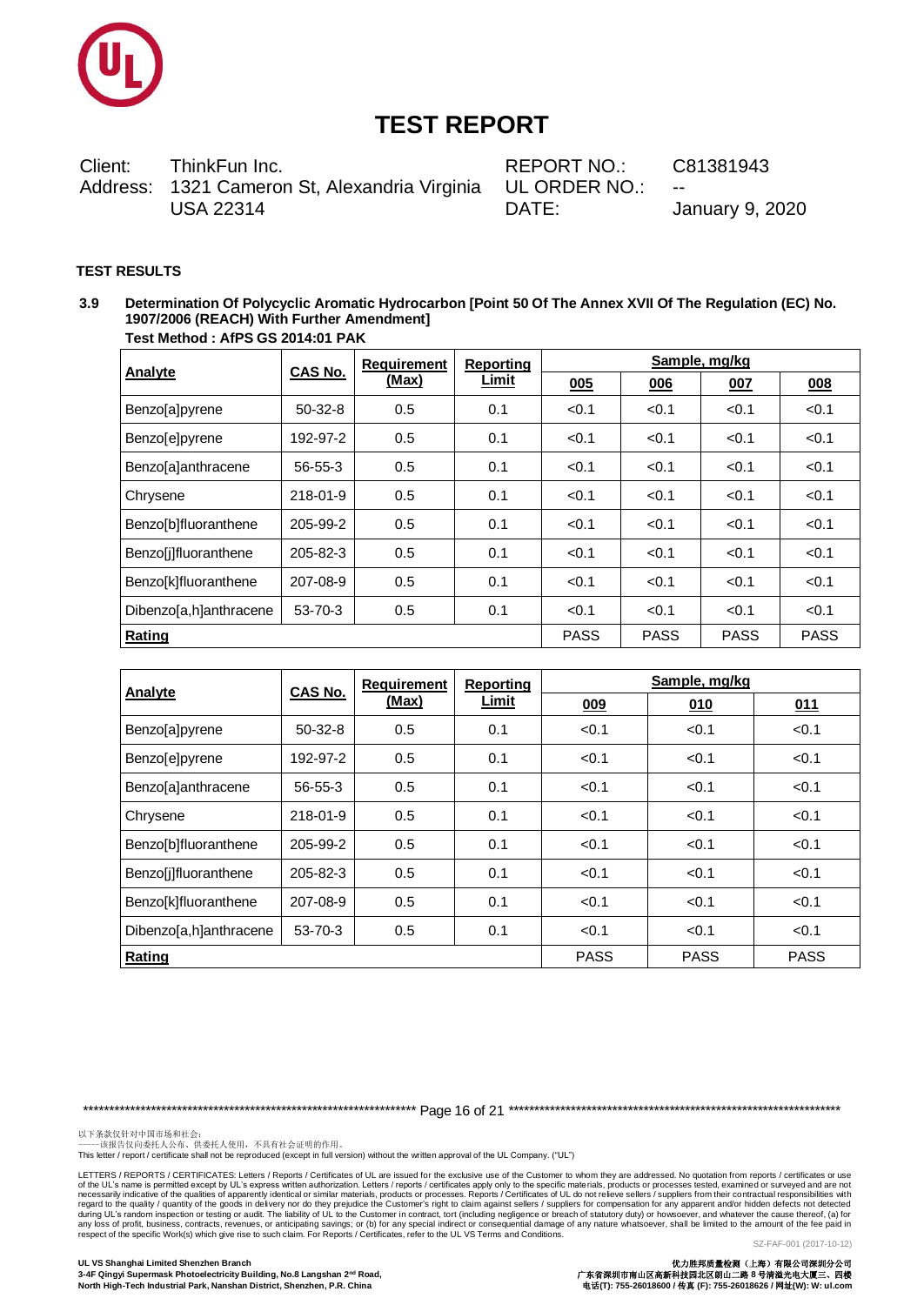

Client: ThinkFun Inc. Address: 1321 Cameron St, Alexandria Virginia **USA 22314** 

REPORT NO: **UL ORDER NO.:** DATE:

C81381943

**January 9, 2020** 

#### **TEST RESULTS**

### Remark:

-All concentrations expressed in milligrams per kilogram

-"<" means less than

-Method for determination of analyte are determined by GC-MSD

-The test results only apply to the items tested.

-Articles shall not be placed on the market for supply to the general public, if any of their rubber or plastic components that come into direct as well as prolonged or short-term repetitive contact with the human skin or the oral cavity, under normal or reasonably foreseeable conditions of use, contain more than 1 mg/kg (0,0001 % by weight of this component) of any of the listed PAHs

-Toys, including activity toys, and childcare articles, shall not be placed on the market, if any of their rubber or plastic components that come into direct as well as prolonged or short-term repetitive contact with the human skin or the oral cavity, under normal or reasonably foreseeable conditions of use, contain more than 0,5 mg/kg (0,00005 % by weight of this component) of any of the listed PAHs.

#### 3.10 Total Mercury Content [SOR/2014-254 Products Containing Mercury Regulations]

#### **Test Method: In-house method**

|                                                                                                                                                                                                                           | <b>Requirement</b><br>Reporting |              | Sample, mg/kg                                                                                            |         |             |  |  |
|---------------------------------------------------------------------------------------------------------------------------------------------------------------------------------------------------------------------------|---------------------------------|--------------|----------------------------------------------------------------------------------------------------------|---------|-------------|--|--|
| <b>Elements</b>                                                                                                                                                                                                           | (Max.)                          | <u>Limit</u> | 005+006+007                                                                                              | 008+009 | $010 + 011$ |  |  |
| Mercury (Hg)                                                                                                                                                                                                              | 1000                            | 10           | < 10                                                                                                     | < 10    | < 10        |  |  |
| <b>PASS</b><br>Rating<br><b>PASS</b><br><b>PASS</b>                                                                                                                                                                       |                                 |              |                                                                                                          |         |             |  |  |
| Remark:<br>-All concentrations expressed in milligrams per kilograms<br>-"<" means less than<br>-a product, other than a battery, that has a mercury concentration of 0.1% or less by weight in homogeneous<br>materials: |                                 |              | -Method for determination of Mercury (Hg) is determined by Inductively Coupled Plasma Mass Spectrometry. |         |             |  |  |

-The test results only apply to the items tested.

#### 3.11 Total Lead Content In Substrate [EU 2015/628 Amending Point 63 of The Annex XVII Regulation (EC) No. 1907/2006 (REACH)]

#### **Test Method: In-house method**

|                                                                                                         | Reporting<br><b>Requirement</b> |                                                                                                                                                                                                                                                                                                                                                  | Sample, mg/kg |             |  |
|---------------------------------------------------------------------------------------------------------|---------------------------------|--------------------------------------------------------------------------------------------------------------------------------------------------------------------------------------------------------------------------------------------------------------------------------------------------------------------------------------------------|---------------|-------------|--|
| <b>Elements</b>                                                                                         | (Max.)                          | Limit<br>008+009<br>005+006+007<br>10<br>$<$ 10<br>~10<br><b>PASS</b><br><b>PASS</b><br>-All concentrations expressed in milligrams per kilogram of Tested Parts<br>-Method for determination of lead is determined by ICP-OES<br>-Total Lead content exceed 500mg/kg need to perform the leaching test to verify the lead migration exceed 0,05 | 010+011       |             |  |
| Lead                                                                                                    | 500                             |                                                                                                                                                                                                                                                                                                                                                  |               | $<$ 10      |  |
| Rating                                                                                                  |                                 |                                                                                                                                                                                                                                                                                                                                                  |               | <b>PASS</b> |  |
| Remark:<br>-"<" means less than<br>-The test results only apply to the items tested.<br>µg/cm2 per hour |                                 |                                                                                                                                                                                                                                                                                                                                                  |               |             |  |

以下条款仅针对中国市场和社会:<br>-----该报告仅向委托人公布、供委托人使用, 不具有社会证明的作用。

This letter / report / certificate shall not be reproduced (except in full version) without the written approval of the UL Company. ("UL")

LETTERS / REPORTS / CERTIFICATES: Letters / Reports / Certificates of UL are issued for the exclusive use of the Customer to whom they are addressed. No quotation from reports / certificates or use Letters / reputs to the specific must be the solution. Letters / reputs is the solution of the specific materials, products or processes tested, examined or surveyed and are not contractual responsibilities of apparently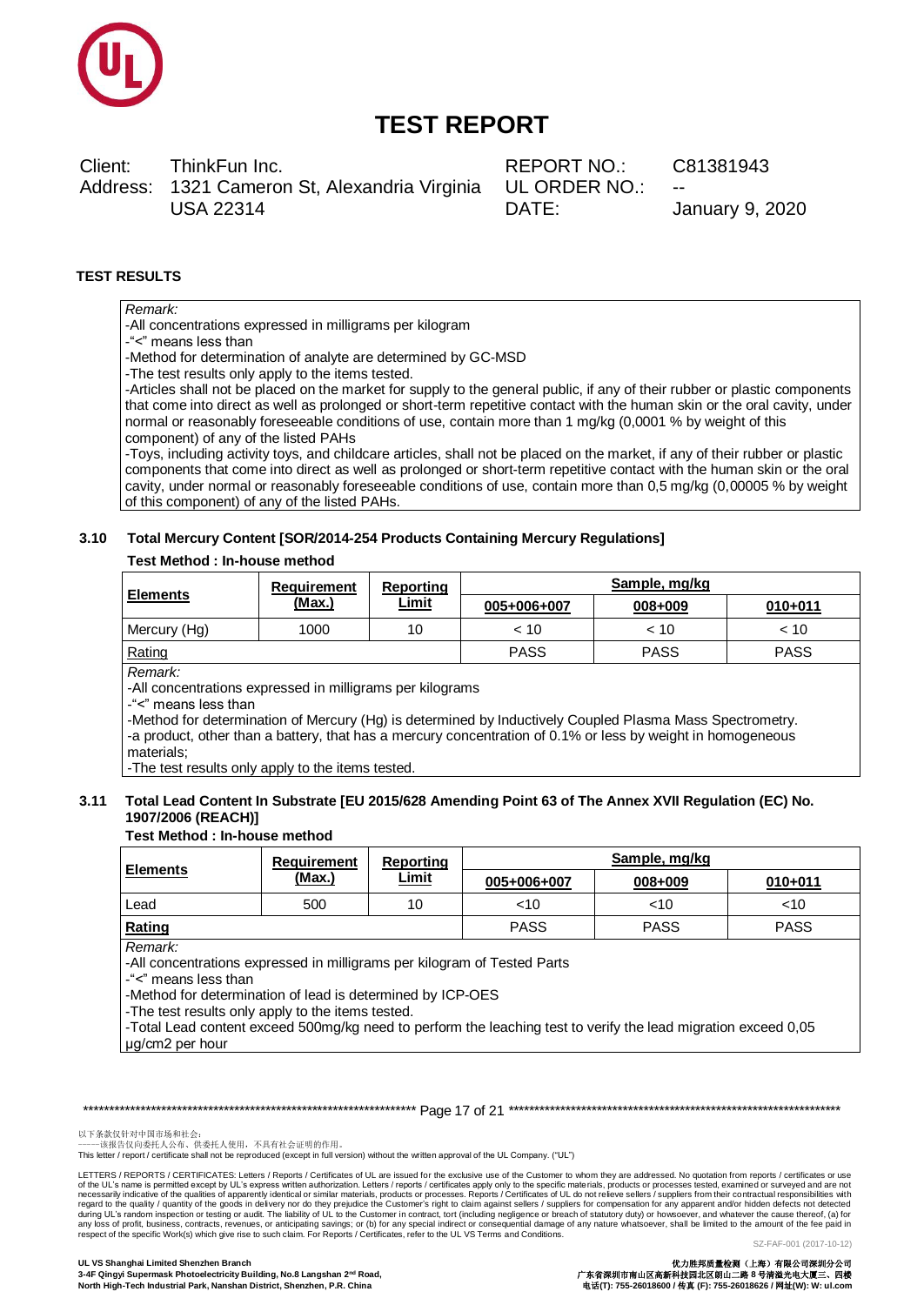

Client: ThinkFun Inc. Address: 1321 Cameron St, Alexandria Virginia **USA 22314** 

REPORT NO.: UL ORDER NO.: DATE:

C81381943

January 9, 2020

### **TEST RESULTS**

#### Determination of Polycyclic Aromatic Hydrocarbon In Category I [AfPS GS 2014:01 PAK]  $3.12$ Test Method: AfPS GS 2014:01 PAK

| <b>Analyte</b>        | <b>CAS No.</b> | <b>Requirement</b> | <b>Reporting</b> |             |             | Sample, mg/kg |             |
|-----------------------|----------------|--------------------|------------------|-------------|-------------|---------------|-------------|
|                       |                | (Max)              | Limit            | 005         | 006         | 007           | 008         |
| Naphthalene           | $91 - 20 - 3$  | 1                  | 0.1              | < 0.1       | < 0.1       | < 0.1         | < 0.1       |
| Acenaphthylene        | 208-96-8       |                    | 0.1              | < 0.1       | < 0.1       | < 0.1         | < 0.1       |
| Acenaphthene          | 83-32-9        |                    | 0.1              | < 0.1       | < 0.1       | < 0.1         | < 0.1       |
| Fluorene              | 86-73-7        |                    | 0.1              | < 0.1       | < 0.1       | < 0.1         | < 0.1       |
| Phenanthrene          | 85-01-8        | 1                  | 0.1              | < 0.1       | < 0.1       | < 0.1         | < 0.1       |
| Anthracene            | 120-12-7       |                    | 0.1              | < 0.1       | < 0.1       | < 0.1         | < 0.1       |
| Fluoranthene          | 206-44-0       |                    | 0.1              | < 0.1       | < 0.1       | < 0.1         | < 0.1       |
| Pyrene                | 129-00-0       |                    | 0.1              | < 0.1       | < 0.1       | < 0.1         | < 0.1       |
| Benzo(a)anthracene    | 56-55-3        | 0.2                | 0.1              | < 0.1       | < 0.1       | < 0.1         | < 0.1       |
| Chrysene              | 218-01-9       | 0.2                | 0.1              | < 0.1       | < 0.1       | < 0.1         | < 0.1       |
| Benzo(b) fluoranthene | 205-99-2       | 0.2                | 0.1              | < 0.1       | < 0.1       | < 0.1         | < 0.1       |
| Benzo(k)fluoranthene  | 207-08-9       | 0.2                | 0.1              | < 0.1       | < 0.1       | < 0.1         | < 0.1       |
| Benzo(a)pyrene        | $50-32-8$      | 0.2                | 0.1              | < 0.1       | < 0.1       | < 0.1         | < 0.1       |
| Dibenzo(ah)anthracene | 53-70-3        | 0.2                | 0.1              | < 0.1       | < 0.1       | < 0.1         | < 0.1       |
| Benzo(ghi)perylene    | 191-24-2       | 0.2                | 0.1              | < 0.1       | < 0.1       | < 0.1         | < 0.1       |
| Indeno(123-cd)pyrene  | 193-39-5       | 0.2                | 0.1              | < 0.1       | < 0.1       | < 0.1         | < 0.1       |
| Benzo(e)pyrene        | 192-97-2       | 0.2                | 0.1              | < 0.1       | < 0.1       | < 0.1         | < 0.1       |
| Benzo(j)fluoranthene  | 205-82-3       | 0.2                | 0.1              | < 0.1       | < 0.1       | < 0.1         | < 0.1       |
| <b>SUM</b>            |                | 1                  | 0.1              | < 0.1       | < 0.1       | < 0.1         | < 0.1       |
| Rating                |                |                    |                  | <b>PASS</b> | <b>PASS</b> | <b>PASS</b>   | <b>PASS</b> |

以下条款仅针对中国市场和社会:<br>-----该报告仅向委托人公布、供委托人使用,不具有社会证明的作用。

This letter / report / certificate shall not be reproduced (except in full version) without the written approval of the UL Company. ("UL")

LETTERS / REPORTS / CERTIFICATES: Letters / Reports / Certificates of UL are issued for the exclusive use of the Customer to whom they are addressed. No quotation from reports / certificates or use Letters / republicative of the qualities of apparently identical about the synchange of the Sixters / reducts or processes. Reports in the increase the section and conditions of the ULVs Tems and Conditions. Letters / rep SZ-FAF-001 (2017-10-12)

优力胜邦质量检测(上海)有限公司探测分公司<br>广东省深圳市南山区高新科技园北区朗山二路 8 号清溢光电大厦三、四楼<br>电话(T): 755-26018600 / 传真 (F): 755-26018626 / 网址(W): W: ul.com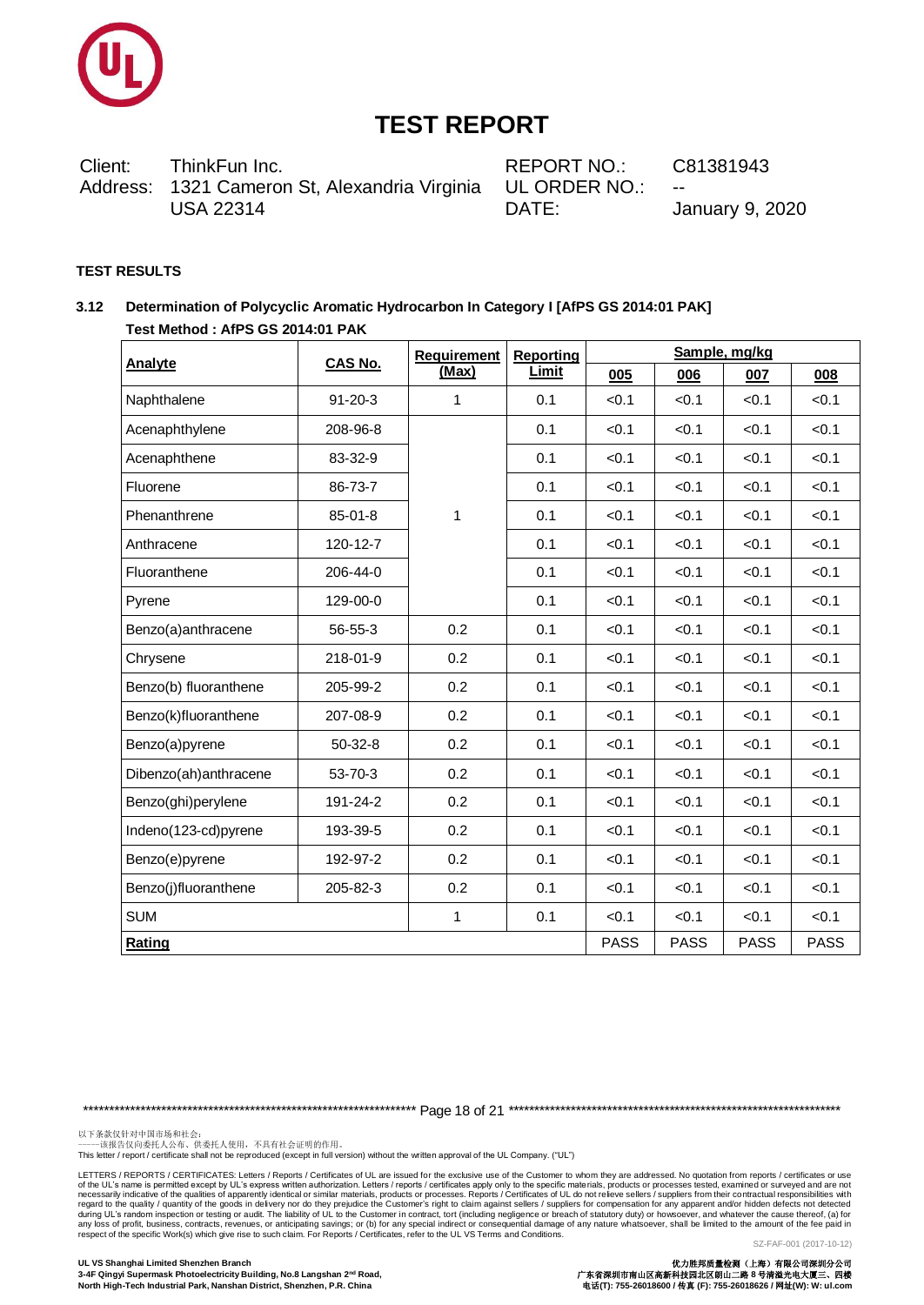

Client: ThinkFun Inc. 1321 Cameron St, Alexandria Virginia Address: **USA 22314** 

REPORT NO: UL ORDER NO.: DATE:

C81381943

**January 9, 2020** 

### **TEST RESULTS**

| <b>Analyte</b>        | <b>CAS No.</b> | <b>Requirement</b><br>(Max) | <b>Reporting</b><br>Limit | Sample, mg/kg |             |       |
|-----------------------|----------------|-----------------------------|---------------------------|---------------|-------------|-------|
|                       |                |                             |                           | 009           | 010         | 011   |
| Naphthalene           | $91 - 20 - 3$  | 1                           | 0.1                       | < 0.1         | < 0.1       | < 0.1 |
| Acenaphthylene        | 208-96-8       |                             | 0.1                       | < 0.1         | < 0.1       | < 0.1 |
| Acenaphthene          | 83-32-9        | 1                           | 0.1                       | < 0.1         | < 0.1       | < 0.1 |
| Fluorene              | 86-73-7        |                             | 0.1                       | < 0.1         | < 0.1       | < 0.1 |
| Phenanthrene          | 85-01-8        |                             | 0.1                       | < 0.1         | < 0.1       | < 0.1 |
| Anthracene            | 120-12-7       |                             | 0.1                       | < 0.1         | < 0.1       | < 0.1 |
| Fluoranthene          | 206-44-0       |                             | 0.1                       | < 0.1         | < 0.1       | < 0.1 |
| Pyrene                | 129-00-0       |                             | 0.1                       | < 0.1         | < 0.1       | < 0.1 |
| Benzo(a)anthracene    | 56-55-3        | 0.2                         | 0.1                       | < 0.1         | < 0.1       | < 0.1 |
| Chrysene              | 218-01-9       | 0.2                         | 0.1                       | < 0.1         | < 0.1       | < 0.1 |
| Benzo(b) fluoranthene | 205-99-2       | 0.2                         | 0.1                       | < 0.1         | < 0.1       | < 0.1 |
| Benzo(k)fluoranthene  | 207-08-9       | 0.2                         | 0.1                       | < 0.1         | < 0.1       | < 0.1 |
| Benzo(a)pyrene        | $50 - 32 - 8$  | 0.2                         | 0.1                       | < 0.1         | < 0.1       | < 0.1 |
| Dibenzo(ah)anthracene | 53-70-3        | 0.2                         | 0.1                       | < 0.1         | < 0.1       | < 0.1 |
| Benzo(ghi)perylene    | 191-24-2       | 0.2                         | 0.1                       | < 0.1         | < 0.1       | < 0.1 |
| Indeno(123-cd)pyrene  | 193-39-5       | 0.2                         | 0.1                       | < 0.1         | < 0.1       | < 0.1 |
| Benzo(e)pyrene        | 192-97-2       | 0.2                         | 0.1                       | < 0.1         | < 0.1       | < 0.1 |
| Benzo(j)fluoranthene  | 205-82-3       | 0.2                         | 0.1                       | < 0.1         | < 0.1       | < 0.1 |
| <b>SUM</b>            |                | 1                           | 0.1                       | < 0.1         | < 0.1       | < 0.1 |
| Rating                |                |                             | <b>PASS</b>               | <b>PASS</b>   | <b>PASS</b> |       |

Remark<sup>.</sup>

-All concentrations expressed in milligrams per kilogram

-"<" means less than

-Method for determination of analyte are determined by GC-MSD

-The test results only apply to the items tested.

-Category 1: Materials, that are intended to be taken in the mouth or materials in toys with proper and long-term skin contact (longer than 30 seconds)

-Category II: Materials, not covered in Cat.1, with foreseeable contact to skin longer than 30 seconds (long-term skin contact) or repeated short-term skin contacts

-Category III: Materials that do not fall in Cat. 1 or 2, with foreseeable contact to skin up to 30 seconds (short-term skin contact)

以下条款仅针对中国市场和社会:<br>-----该报告仅向委托人公布、供委托人使用, 不具有社会证明的作用。

This letter / report / certificate shall not be reproduced (except in full version) without the written approval of the UL Company. ("UL")

LETTERS / REPORTS / CERTIFICATES: Letters / Reports / Certificates of UL are issued for the exclusive use of the Customer to whom they are addressed. No quotation from reports / certificates or use Letters / reputs to the specific must be the solution. Letters / reputs is the solution of the specific materials, products or processes tested, examined or surveyed and are not contractual responsibilities of apparently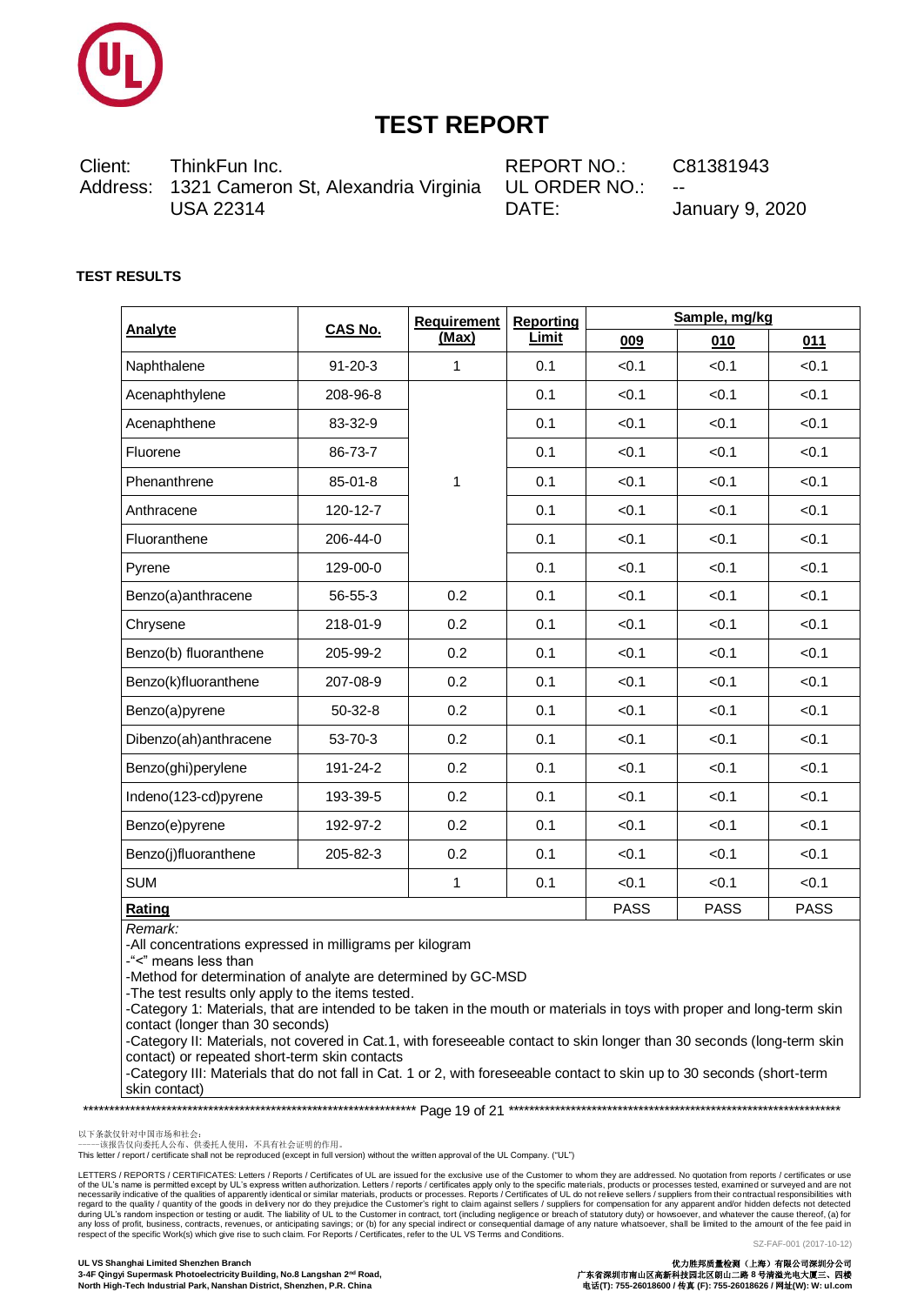

Client: ThinkFun Inc. Address: 1321 Cameron St, Alexandria Virginia **USA 22314** 

REPORT NO: UL ORDER NO.: DATE:

C81381943

**January 9, 2020** 

### **TEST RESULTS**

#### Determination Of HBCDD As Per Client's Specification.  $3.13$

### Test Method : In-house method

|                                                                          | Client's<br><b>Requirement</b><br>(Max.) | Reporting<br><b>Limit</b> | Sample, mg/kg |             |             |  |  |
|--------------------------------------------------------------------------|------------------------------------------|---------------------------|---------------|-------------|-------------|--|--|
| Analyte                                                                  |                                          |                           | 005+006+007   | 008+009     | $010 + 011$ |  |  |
| <b>HBCDD</b>                                                             | Not Detected                             | 5                         | < 5.0         | < 5.0       | < 5.0       |  |  |
| Rating                                                                   |                                          |                           | <b>PASS</b>   | <b>PASS</b> | <b>PASS</b> |  |  |
| Remark:                                                                  |                                          |                           |               |             |             |  |  |
| -All concentrations expressed in milligrams per kilogram of Tested Parts |                                          |                           |               |             |             |  |  |
| -"<" means less than                                                     |                                          |                           |               |             |             |  |  |
| -Method for determination of analyte is determined by GC-MSD             |                                          |                           |               |             |             |  |  |
| - hexabromocyclododecane (HBCDD)                                         |                                          |                           |               |             |             |  |  |

- Not Detected denotes "less than reporting limit (5 mg/kg)

### 3.14 Determination of Flame Retardant Content [(EU) 2019/1021 On Persistent Organic Pollutants] Test Method : In-house method

| <b>Analyte</b>         | <b>Requirement</b><br>(Max.) | Reporting<br><u>Limit</u> | Sample, mg/kg |             |             |  |
|------------------------|------------------------------|---------------------------|---------------|-------------|-------------|--|
|                        |                              |                           | 005+006+007   | 008+009     | $010 + 011$ |  |
| Hexabromocyclododecane | 100                          |                           | < 5.0         | < 5.0       | < 5.0       |  |
| Rating                 |                              |                           | <b>PASS</b>   | <b>PASS</b> | <b>PASS</b> |  |

Remark:

-All concentrations expressed in milligrams per kilogram of Tested Parts

-"<" means less than

-Method for determination of analyte is determined by GC-MSD

- Not Detected denotes "less than reporting limit (5 mg/kg)

以下条款仅针对中国市场和社会:<br>-----该报告仅向委托人公布、供委托人使用, 不具有社会证明的作用。

This letter / report / certificate shall not be reproduced (except in full version) without the written approval of the UL Company. ("UL")

LETTERS / REPORTS / CERTIFICATES: Letters / Reports / Certificates of UL are issued for the exclusive use of the Customer to whom they are addressed. No quotation from reports / certificates or use Letters / reputs to the specific must be the solution. Letters / reputs is the solution of the specific materials, products or processes tested, examined or surveyed and are not contractual responsibilities of apparently SZ-FAF-001 (2017-10-12)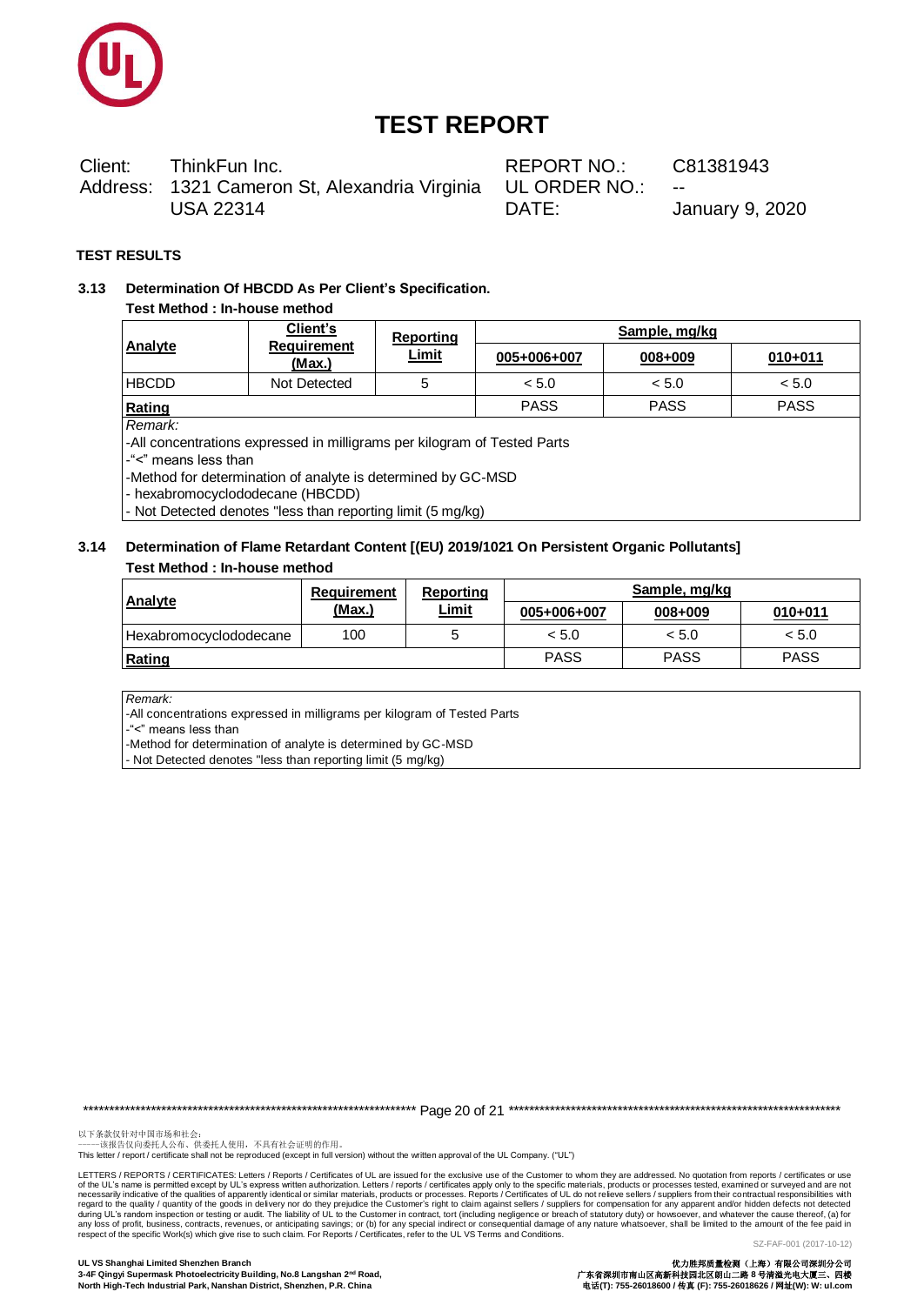

Client: ThinkFun Inc. Address: 1321 Cameron St, Alexandria Virginia **USA 22314** 

**REPORT NO.:** UL ORDER NO.: DATE:

C81381943

**January 9, 2020** 





\*\*\*\*\*\*\*\*\*\* THE END \*\*\*\*\*\*\*\*\*

以下条款仅针对中国市场和社会:<br>-----该报告仅向委托人公布、供委托人使用,不具有社会证明的作用。

This letter / report / certificate shall not be reproduced (except in full version) without the written approval of the UL Company. ("UL")

LETTERS / REPORTS / CERTIFICATES: Letters / Reports / Certificates of UL are issued for the exclusive use of the Customer to whom they are addressed. No quotation from reports / certificates or use Letters / republicative of the qualities of apparently identical about the synchange of the Sixters / reducts or processes. Reports in the increase the section and conditions of the ULVs Tems and Conditions. Letters / rep SZ-FAF-001 (2017-10-12)

UL VS Shanghai Limited Shenzhen Branch 3-4F Qingyi Supermask Photoelectricity Building, No.8 Langshan 2<sup>nd</sup> Road, North High-Tech Industrial Park, Nanshan District, Shenzhen, P.R. China

优力胜邦质量检测(上海)有限公司深圳分公司<br>广东省深圳市南山区高新科技园北区朗山二路 8 号清溢光电大厦三、四楼<br>电话(T): 755-26018600 / 传真 (F): 755-26018626 / 网址(W): W: ul.com